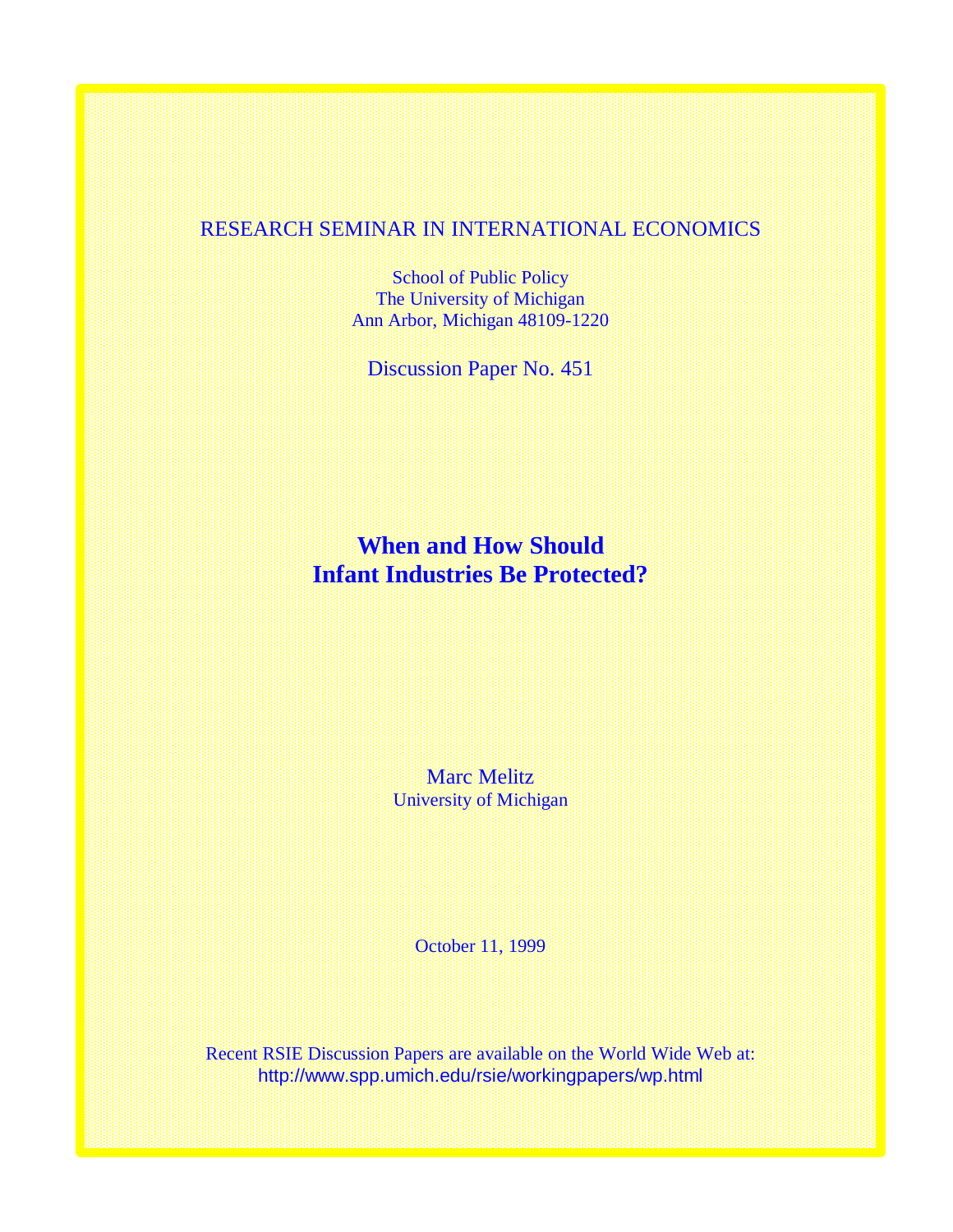## When and How Should Infant Industries Be Protected?

Marc J. Melitz <sup>\*</sup><br>Department of Economics The University of Michigan mmelitz@umich.edu

First version: Lipper 24, 2000<br>This version: October 11, 199 This version: October 11, 1999

#### **Abstract**

This paper develops and analyzes a welfare maximizing model of infant industry protection. The domestic infant industry is competitive and experiences dynamic learning effects that are external to firms. The competitive foreign industry is mature and produces a good that is an imperfect substitute for the domestic good. A government planner can protect the infant industry by using domestic production subsidies, tariffs, and quotas in order to maximize domestic welfare over time. As protection is not always optimal (even though the domestic industry experiences a learning externality), the paper shows how the decision to protect the industry should depend on the industry's learning potential, the shape of the learning curve, and the degree of substitutability between domestic and foreign goods.

Assuming some reasonable restrictions on the flexibility over time of the policy instruments, the paper subsequently compares the effectiveness of the different instruments. The economics literature has mainly explained the widespread use of quantity restrictions by appealing to non-welfare-maximizing behavior of governments or strategic interactions between firms and/or governments. In this work, quantity restrictions have been mostly interpreted as more distorting than other trade instruments such as tariffs or domestic production subsidies. This paper demonstrates that, under the model's assumptions, the quota almost always yields higher welfare than the tariff. In some cases, the dominance of the quota is so pronounced that it compensates for any amount of government revenue loss caused by practical considerations involved in the administration of the quota. (This is true even in the extreme case of a voluntary export restraint, where no revenues would be collected.) It is further shown that the quota may even be preferred to a domestic production subsidy. The paper thus introduces a new argument to explain why quantity restrictions may create less distortions than tariffs or subsidies and can potentially be welfare enhancing.

<sup>∗</sup>Special thanks to the economics department at the University of Michigan for its summer fellowship support and to Axel Anderson, Alan Deardorff, Miles Kimball, and Jim Levinsohn for helpful advice and discussions.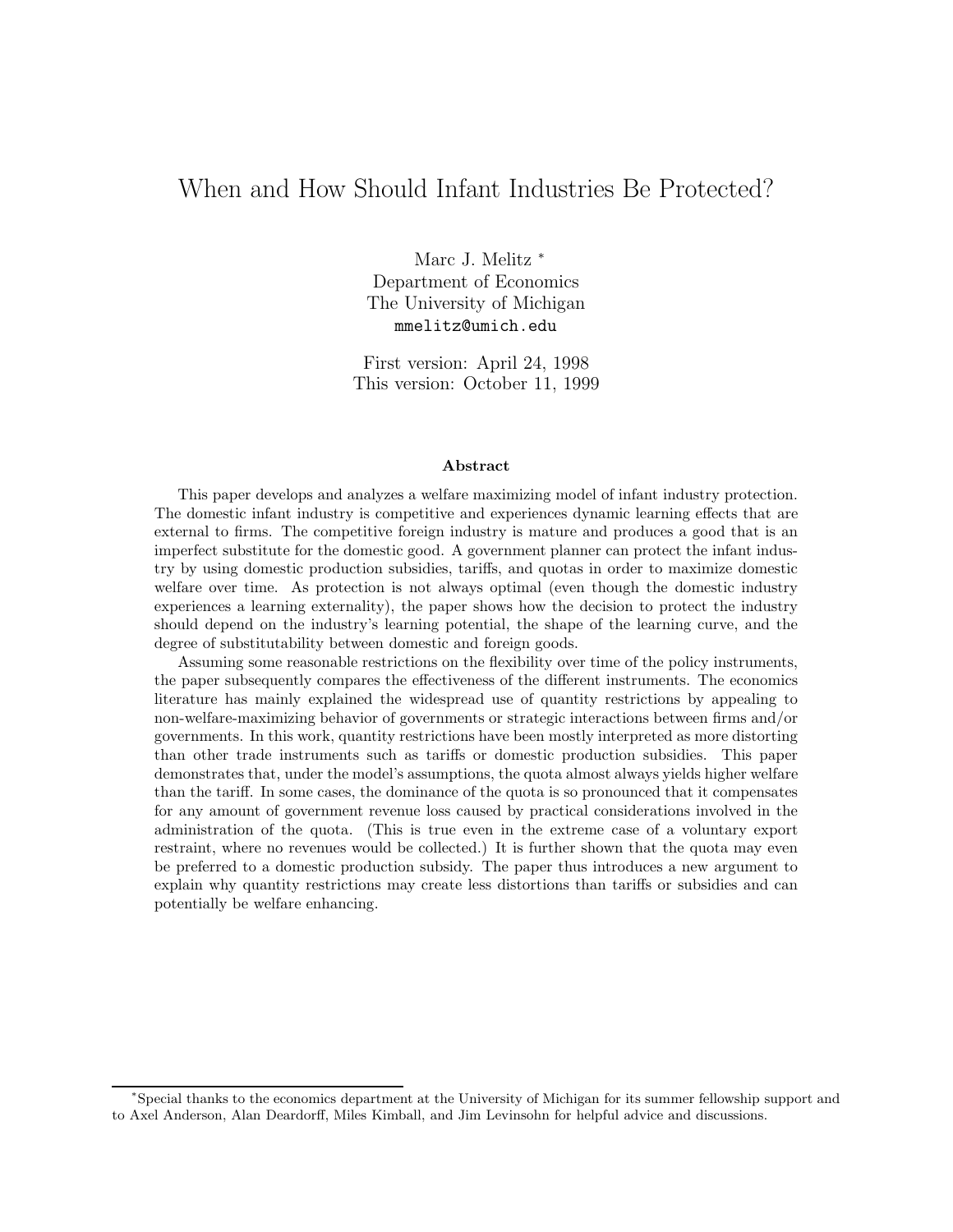## **1 Introduction**

The infant industry argument is one of the oldest arguments used to justify the protection of industries from international trade. First formulated by Alexander Hamilton and Friedrich List at the beginning of the Nineteenth Century, the case for infant industry protection has been generally accepted by economists over the last two centuries. Although some of the arguments supporting protection have come under successful attacks over the years, most economists would nonetheless agree to a list of specific circumstances that would warrant the temporary and limited protection of an infant industry. In his famous statement supporting the case for infant industry protection, John Stuart Mill alluded to one of the main circumstances on this list: the presence of dynamic learning effects that are external to firms.<sup>1</sup> Mill recognized that certain additional conditions must also be met in order to justify protection. He specifically mentioned that protection must be temporary and that the infant industry must then mature and become viable without protection. Subsequently, Charles Francis Bastable added another condition requiring that the cumulative net benefits provided by the protected industry exceed the cumulative costs of protection.<sup>2</sup> Together, these conditions are known as the Mill-Bastable Test. Economists currently recognize, with varying degrees of enthusiasm or skepticism, that the presence of these dynamic learning effects and the fulfillment of the Mill-Bastable Test constitute a valid case for infant industry protection. The economics literature has further shown that the protection provided by production subsidies is preferable to that provided by tariffs or quotas, as the latter additionally distort consumption. Nevertheless, production subsidies may not be feasible due to government fiscal constraints.

Now consider the problems encountered by a government planner who wishes to follow these relatively straightforward recommendations when deciding on a specific policy for an infant industry characterized by the previously mentioned learning effects. Though clear and intuitive, the Mill-Bastable Test is hard to apply in practice: both the benefits and costs of protection change over time as learning progresses. The cumulative benefits and costs not only reflect the changes driven by the learning process but also those caused by the adjustment over time of the level of protection (typically, the latter decreases as learning progresses). Recommendations for the policy instrument choice (subsidy, tariff, or quota) are equally clear but also greatly complicated by practical considerations. The recommendations are based on the assumption that the level of the

<sup>&</sup>lt;sup>1</sup>See Mill (1848, pp. 918-19). The full statement is re-printed in Kemp (1960).

<sup>2</sup>See Bastable (1891, pp. 140-143). For further discussion of the Mill-Bastable Test, see Kemp (1960) and Corden (1997, ch. 8).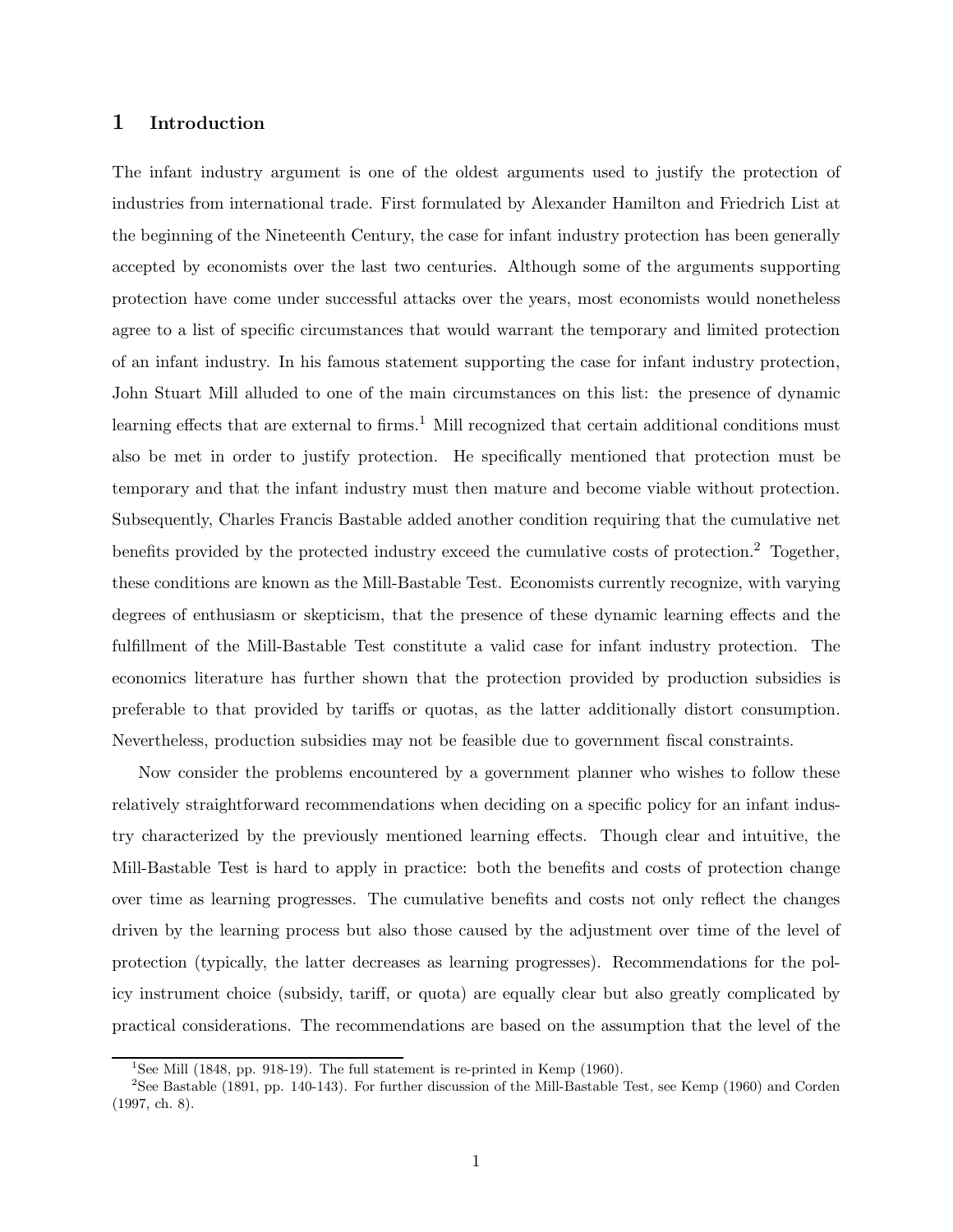policy instrument can be costlessly changed over time. In fact, these changes are costly and may not even be feasible over certain time intervals.<sup>3</sup> How do these considerations affect the government planner's choice of policy instrument?

This paper seeks to answer this question and assist the government planner with the application of the Mill-Bastable Test. The paper shows how the cumulative costs of protection can be approximated by a fixed learning cost that can be readily compared to an appropriately normalized benefit flow. The paper describes how the fulfillment of the test depends on the industry's learning potential, the speed of learning, and the degree of substitutability between the domestic and foreign goods. When the test has been met, the paper then shows how the presence of adjustment costs and uncertainty concerning the learning curve confer an advantage to the quota over the other two policy instruments. In particular, the quota will almost always yield higher welfare outcomes than the tariff. In some cases, the dominance of the quota is so pronounced that it compensates for any amount of government revenue loss caused by practical considerations involved in the administration of the quota. (This is true even in the extreme case of a voluntary export restraint, where no revenues would be collected.) It is further shown that the quota may even be preferred to domestic production subsidies. Briefly, the advantage of the quota vis-a-vis the subsidy or tariff is that its level of protection automatically declines as learning progresses (a desired property for welfare maximization). On the other hand, the tariff and subsidy must be adjusted downward to produce this effect. This adjustment requires additional information about the pace of learning (which may not be known with certainty) and may be costly or even infeasible.

The economics literature has mainly explained the widespread use of quantity restrictions by appealing to models based on non-welfare-maximizing behavior by the government or based on strategic interactions among firms or between firms and the government.<sup>4</sup> In this work, the use of quantity restrictions has been mostly interpreted as more distorting than other trade instruments such as tariffs or domestic production subsidies. The paper introduces a new argument into the trade policy literature that explains why quantity restrictions may create less distortions than tariffs or subsidies and can potentially be welfare enhancing. This argument supports a different interpretation of some of the past and current uses of quantity restrictions for infant industry protection and may inform recommendations for the design of future trade policies.

 ${}^{3}$ The cost or incapacity to adjust the policy instrument may be driven by actual costs and political procedures or alternatively by the capture of the political process (once the policy is implemented) by special interest groups.

<sup>4</sup>These models are reviewed in Deardorff (1987). Political economy models that explain the use of trade policies as a voting or lobbying equilibrium also fall within this category.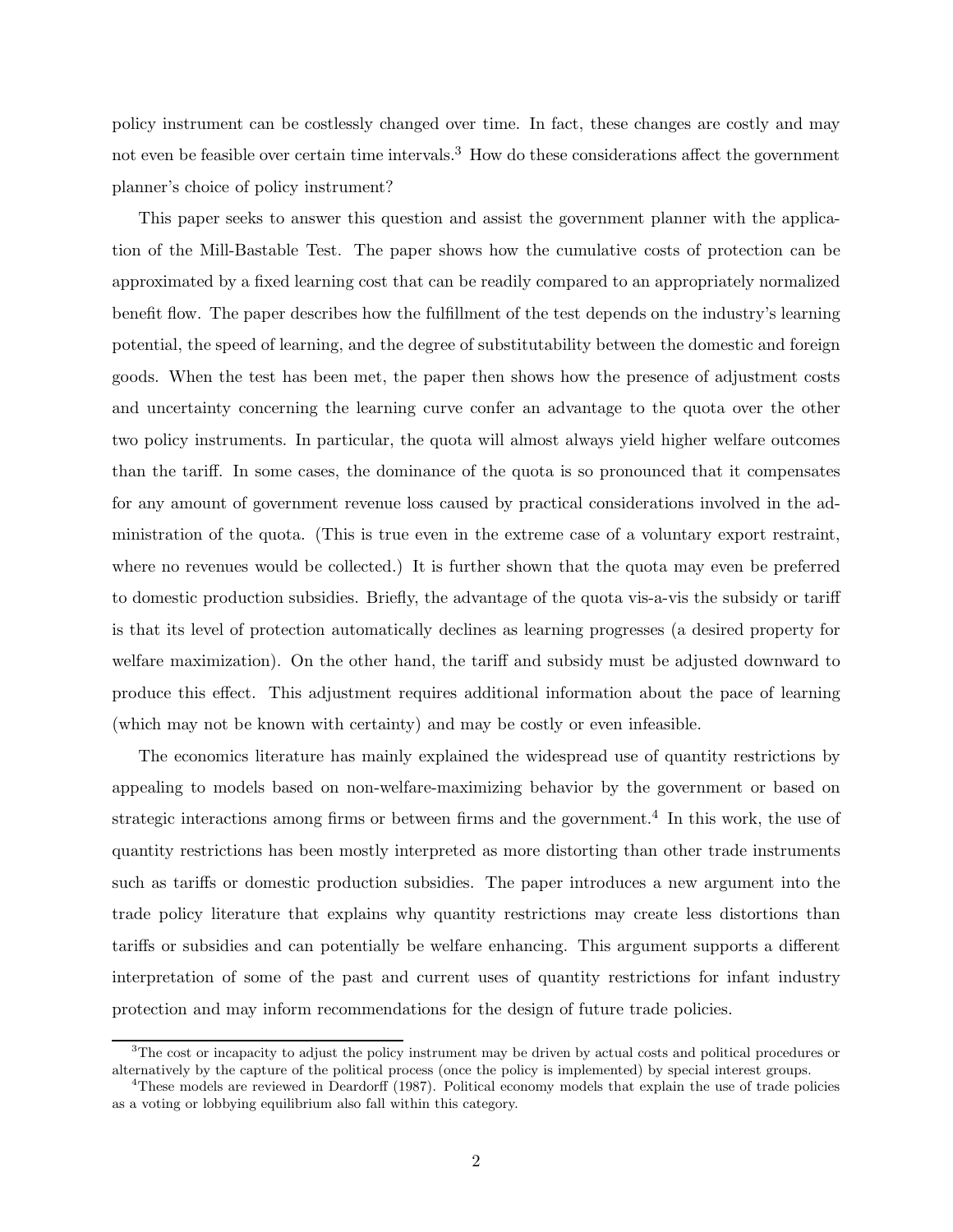## **2 Learning-by-Doing and Infant Industry Protection**

I assume that the infant industry's dynamic learning occurs through learning-by-doing. The infant industry argument based on this type of learning externality was first explicitly modeled in a dynamic framework by Bardhan (1971). His single industry model has since been extended to analyze the consequences of learning in more than one industry. Clemhout and Wan (1970) study infant industry protection policies for a group of industries that experience different rates of learning. Succar (1987) examines the impact of learning spillovers across industries. Krugman (1987) further extends the multi-industry model by allowing for learning in both the home and foreign industries. This last treatment departs from the assumption that a particular country is less developed than its trading partners and rather focuses on the study of the pattern of trade when comparative advantage is dynamic. His model does relate to infant industry protection, as he describes how a country can expand the set of industries in which it has a static comparative advantage through the use of trade policies. Redding (1999) incorporates welfare analysis in this type of model and explicitly shows how protection can enhance welfare through such a mechanism.

This paper returns to Bardhan's single industry framework but relaxes the assumption that the domestic and foreign goods are perfect substitutes. Consumers thus derive some benefit from consuming both the domestic and foreign variety. This paper further extends his work by considering several different types of trade instruments when these are not perfectly flexible over time (Bardhan (1971) only considers the use of completely flexible production subsidies). Finally, this paper explicitly considers cases where the Mill-Bastable Test is not passed and examines how the characteristics of the industry influence the fulfillment of this test.

## **3 The Model**

#### **Learning and Production**

The industry is comprised of perfectly competitive domestic firms who produce a homogeneous good that is an imperfect substitute for a foreign good whose supply is perfectly elastic at its constant marginal cost  $\tilde{c}$  (throughout this paper, tildes  $(\tilde{c})$  will be used to represent foreign variables). The domestic industry's technology exhibits static constant returns to scale, though the constant marginal cost  $c_t$  decreases with cumulative industry production  $Q_t$  as the industry is learning-by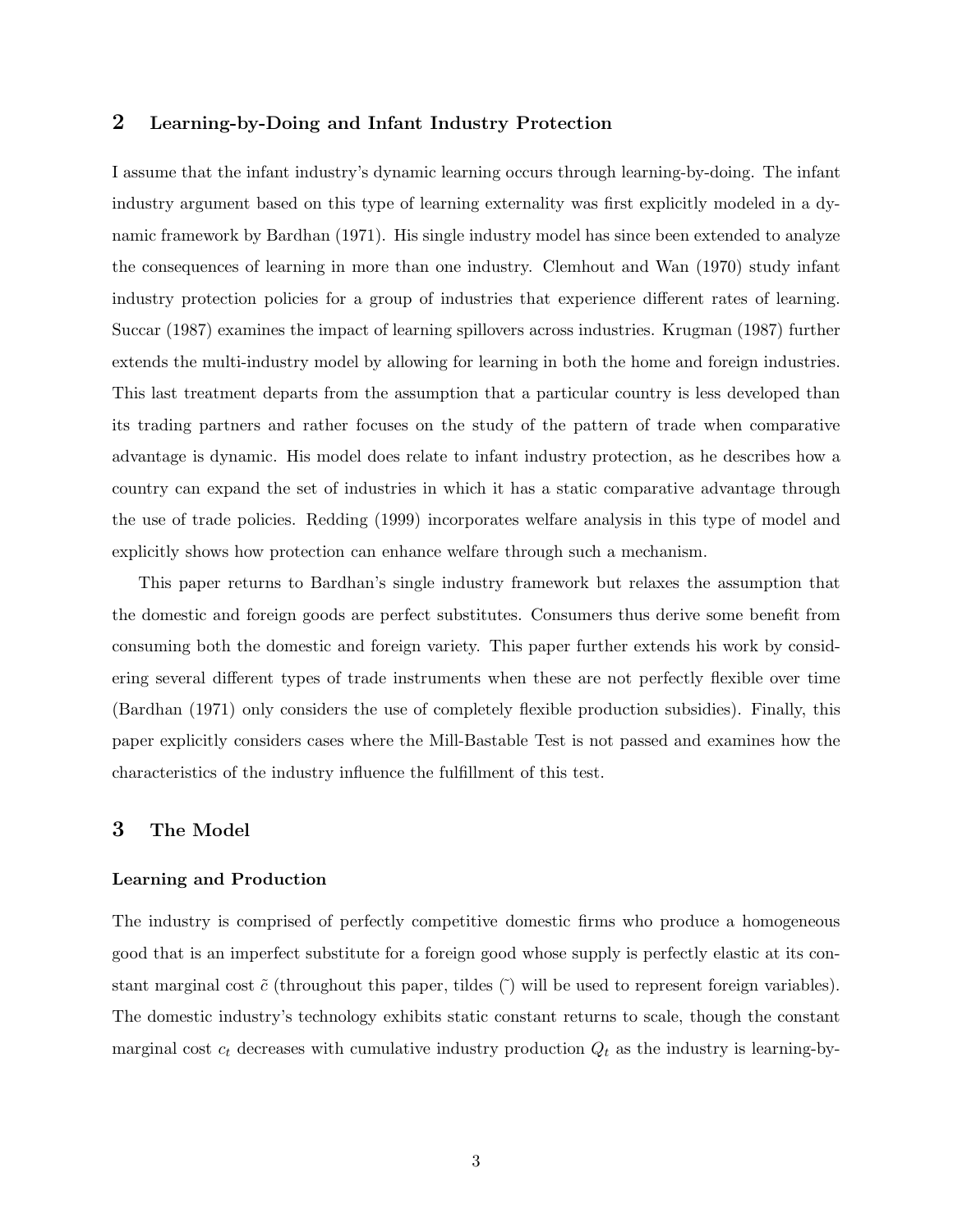doing.<sup>5</sup> Let  $q_t$  and  $\tilde{q}_t$  denote, respectively, the total domestic and foreign industry output at any time  $t$ <sup>6</sup> I assume time to be continuous, so  $q_t = \dot{Q}_t$  and  $c_t = c(Q_t)$  where  $c(.)$  is the learning function. Learning ceases after a certain cumulative production  $\overline{Q}$  is attained at a positive marginal cost  $\bar{c} = c(\bar{Q})$ . The learning function is characterized by:

$$
\left\{\begin{array}{ll} c(Q_o)=c_o>\bar{c} & (Q_o=0)\\ c'(Q_t)<0 & \forall Q_t<\bar{Q}\\ c(Q_t)=\bar{c} & \forall Q_t\geq \bar{Q} \end{array}\right.
$$

This learning function is assumed to be differentiable everywhere though its shape is not further restricted.<sup>7</sup> The marginal cost lower bound  $\bar{c}$  can either be greater or lower than the constant foreign marginal cost  $\tilde{c}$  (The foreign industry has matured and does not experience any learning effects). The learning externality arises from the competitive nature of the industry: the firms assume that the effect of their own production on industry output is negligible and thus do not internalize the future cost-reducing effects of their current production.<sup>8</sup> Each firm thus myopically values its output at its current marginal cost  $c_t$ . Given a domestic subsidy  $\sigma_t$  and a tariff  $\tau_t$  at any time  $t$ , the domestic and foreign supply to the domestic country will be perfectly elastic at domestic prices:<sup>9</sup>

$$
p_t = c_t - \sigma_t
$$
 and  $\tilde{p}_t = \tilde{c} + \tau_t$ .

Since learning is only modeled in its reduced form, as incorporated in cumulative production, I only consider trade policies that directly affect the production level of the firms. As pointed out by Baldwin (1969), trade policies directed at the source of the externality (knowledge creation and dissemination) should be considered. This would involve a more structural approach to the learning process and is beyond the scope of this paper.

 ${}^{5}$ This type of learning further assumes that the spillover between firms is complete. See Dasgupta and Stiglitz (1988) for a discussion of the effects of incomplete vs. complete spillover.

 ${}^{6}$ Throughout this paper, these outputs will represent the equilibrium quantities in the domestic market only. It is assumed that the domestic industry does not export while the static constant returns to scale and absence of foreign learning render the supply of the foreign good to other markets irrelevant to the domestic market equilibrium.

<sup>&</sup>lt;sup>7</sup>Technically,  $c(.)$  can have a kink when learning ceases at  $\overline{Q}$  without changing any of the results.

<sup>&</sup>lt;sup>8</sup>This type of extreme externality is assumed for computational ease. The qualitative results would remain unchanged if a learning externality were assumed where the firms do not *fully* internalize the benefits of current production on future costs.

<sup>9</sup>Given the competitive nature of the industry, a quota will have the same effect as an appropriately chosen tariff.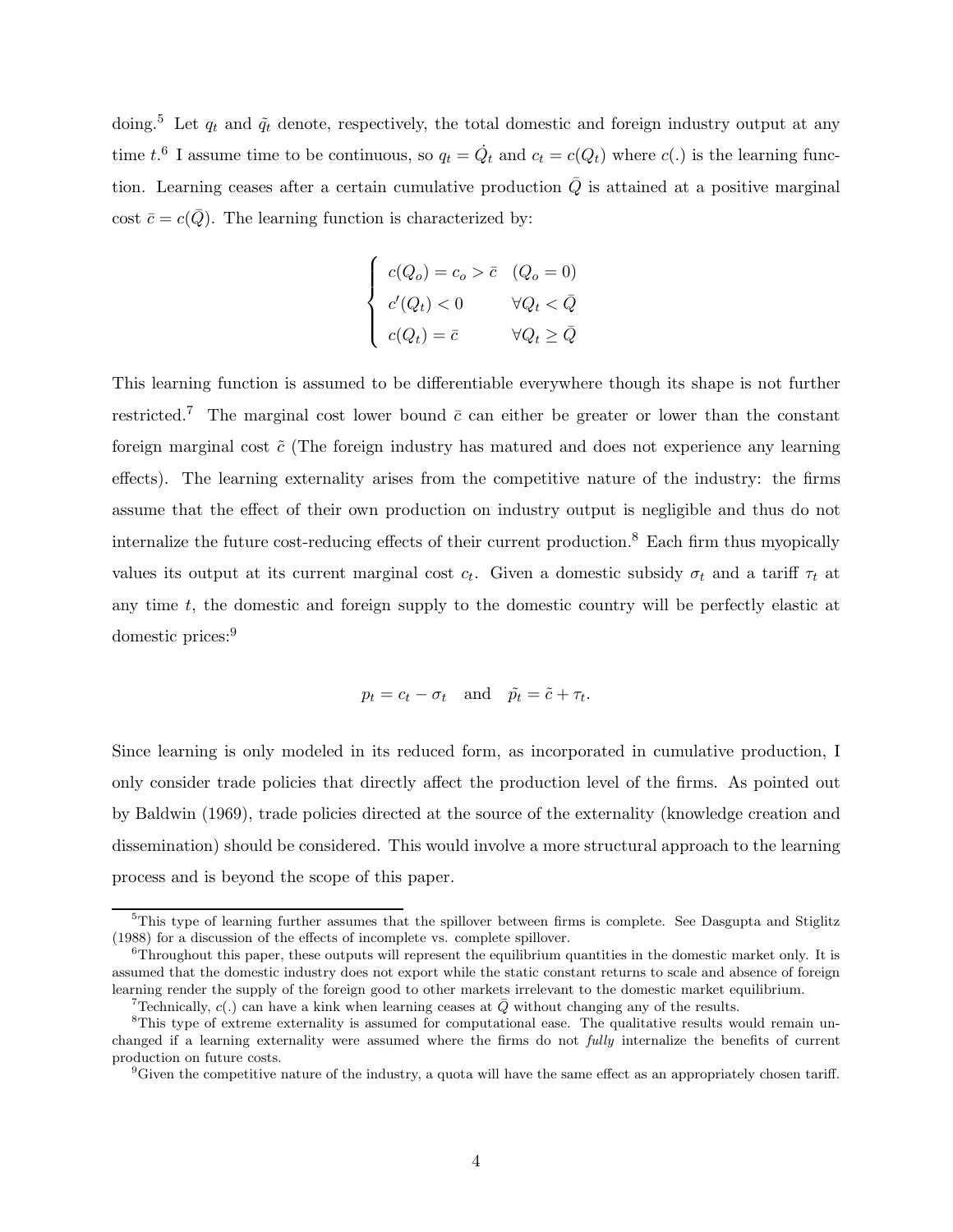#### **Domestic Demand**

Domestic demand is generated by a representative consumer whose utility function is additively separable in a numeraire good.<sup>10</sup> The utility gained from consumption of the domestic and foreign good is represented by a strictly concave function  $U(q_t, \tilde{q}_t)$ . For simplicity, the consumer's preferences over both goods are assumed to be symmetric - that is  $U(q_t, \tilde{q}_t) \equiv U(\tilde{q}_t, q_t)$ . This will allow the cost side and trade policies to determine differences in consumption between the two goods. Let  $U_q(q_t, \tilde{q}_t)$  and  $U_{\tilde{q}}(q_t, \tilde{q}_t)$  denote the first partial derivatives and let  $U_{qq}(q_t, \tilde{q}_t)$ ,  $U_{\tilde{q}}(\tilde{q}_t, \tilde{q}_t)$ ,  $U_{q\tilde{q}}(q_t, \tilde{q}_t)$ denote the second partial derivatives of the utility function  $U(q_t, \tilde{q}_t)$ .<sup>11</sup>

In order to make the analysis of the Mill-Bastable Test interesting, domestic consumers should be able to do without the foreign good and consume solely the domestic variety. The marginal benefit provided by consumption of the foreign good must therefore be bounded. I thus assume the existence of a finite price  $P^{\circ}$  such that  $P^{\circ} = U_q(0,0) = U_{\tilde{q}}(0,0)$ . Regardless of the price of one of the goods, there will be no demand for the other if its price is above  $P^{\circ}$  ( $P^{\circ}$  is assumed to be high enough that  $P^{\circ} > \bar{c}$  and  $P^{\circ} > \tilde{c}$ ). This assumption of a finite  $P^{\circ}$  is only important for the analysis of the Mill-Bastable Test. The remaining analysis describing interior solutions where both goods are consumed is not affected by this assumption.

The assumption of bounded marginal utility will imply the existence of "choke" prices (the price ceiling above which demand is zero). Since the two goods are related, the choke price for one good will depend on the price of the other as well as the degree of substitutability between the two goods. Let  $p^o(p)$  represent the choke price for either good as a function of the price of the other good.  $p^o(p)$  must be non-decreasing as the two goods are substitutes. The previous assumption on  $P^o$ further implies that  $p^o(p)$  must be constant at  $P^o$  for any price p above  $P^{o}$ .<sup>12</sup> When the two goods are unrelated, the choke price for one good will not depend on the price of the other:  $p^o(p)$  will be constant at  $P^{\circ}$  for all p. Finally,  $p^{\circ}(p)$  falls as the goods become closer substitutes for any fixed  $p < P^o$ . The graph of  $p^o(p)$  is shown in Figure 1 for different degrees of substitutability between the two goods. For simplicity, the graph of  $p^o(p)$  is drawn assuming that  $U(.,.)$  is quadratic and hence that  $p^o(p)$  is linear.<sup>13</sup>

<sup>&</sup>lt;sup>10</sup>The demand side of this model is very similar to Cheng  $(1988)$  who also studied optimal trade policies, though in the context of a static oligopoly model.

 ${}^{11}U_{qq}(q_t, \tilde{q}_t) = U_{\tilde{q}\tilde{q}}(q_t, \tilde{q}_t)$  by symmetry, while  $U_{q\tilde{q}}(q_t, \tilde{q}_t)^2 \leq U_{qq}(q_t, \tilde{q}_t)^2$  by concavity.  $U_{q\tilde{q}}(q_t, \tilde{q}_t) \leq 0$  since the goods are substitutes.

<sup>&</sup>lt;sup>12</sup>If the price of one good is above  $P^o$ , there must be positive demand for the other at prices below  $P^o$  (since the utility gained from consuming the first unit is  $P^o$ ).

 $13$ The degree of substitutability captures the same concept as the elasticity of substitution between the two goods.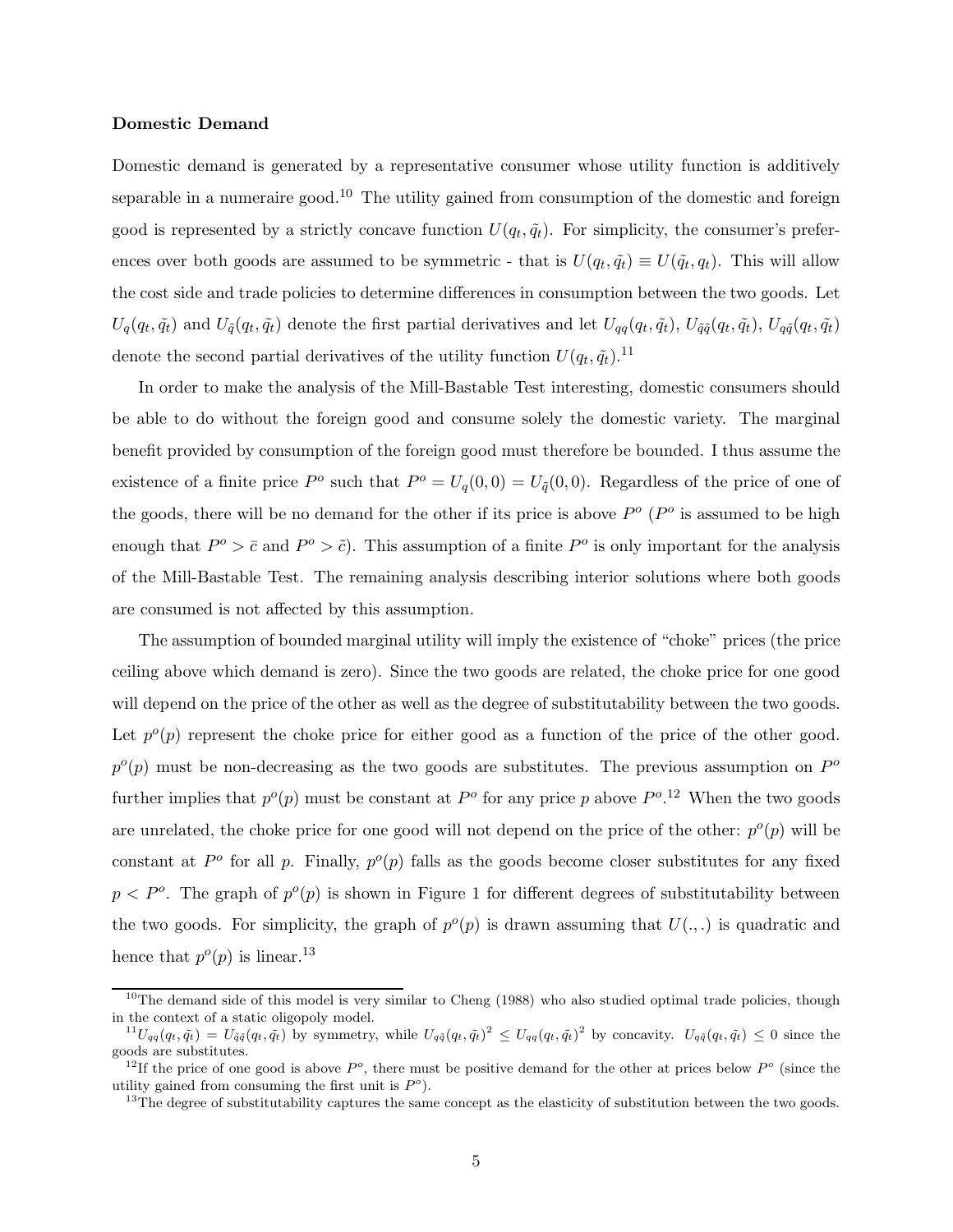

Figure 1: Choke Price Function  $p^o(p)$  for Different Degrees of Substitutability

Given positive prices  $p_t$  and  $\tilde{p}_t$ , and assuming that a positive quantity of the numeraire good is consumed, the demand for the two goods is derived from the consumer's maximization of consumer surplus

$$
\max_{q_t, \tilde{q}_t} CS_t = U(q_t, \tilde{q}_t) - p_t q_t - \tilde{p}_t \tilde{q}_t
$$

Let  $q(p_t, \tilde{p}_t)$  and  $\tilde{q}(p_t, \tilde{p}_t)$  be the solution to this maximization problem. Further define  $q^o(p_t)$  =  $q(p_t, P<sup>o</sup>)$  as the demand function for the domestic good in autarky. By symmetry, this will also be the demand function for the foreign good when the domestic good is not available.<sup>14</sup>

Given the assumption on the existence of a choke price, the elasticity of substitution between the two goods can not be a constant. Quadratic utility functions allow for different degrees of substitutability (across parameter choices) and the existence of choke prices.

<sup>&</sup>lt;sup>14</sup>Formally,  $q^o(p_t)$  is the quantity  $q_t^o$  such that  $U_q(q_t^o, 0) = p_t$  and  $U_q(0, q_t^o) = p_t$  for  $p_t < P^o$ .  $q^o(p)$  is 0 when  $p_t \geq P^o$ .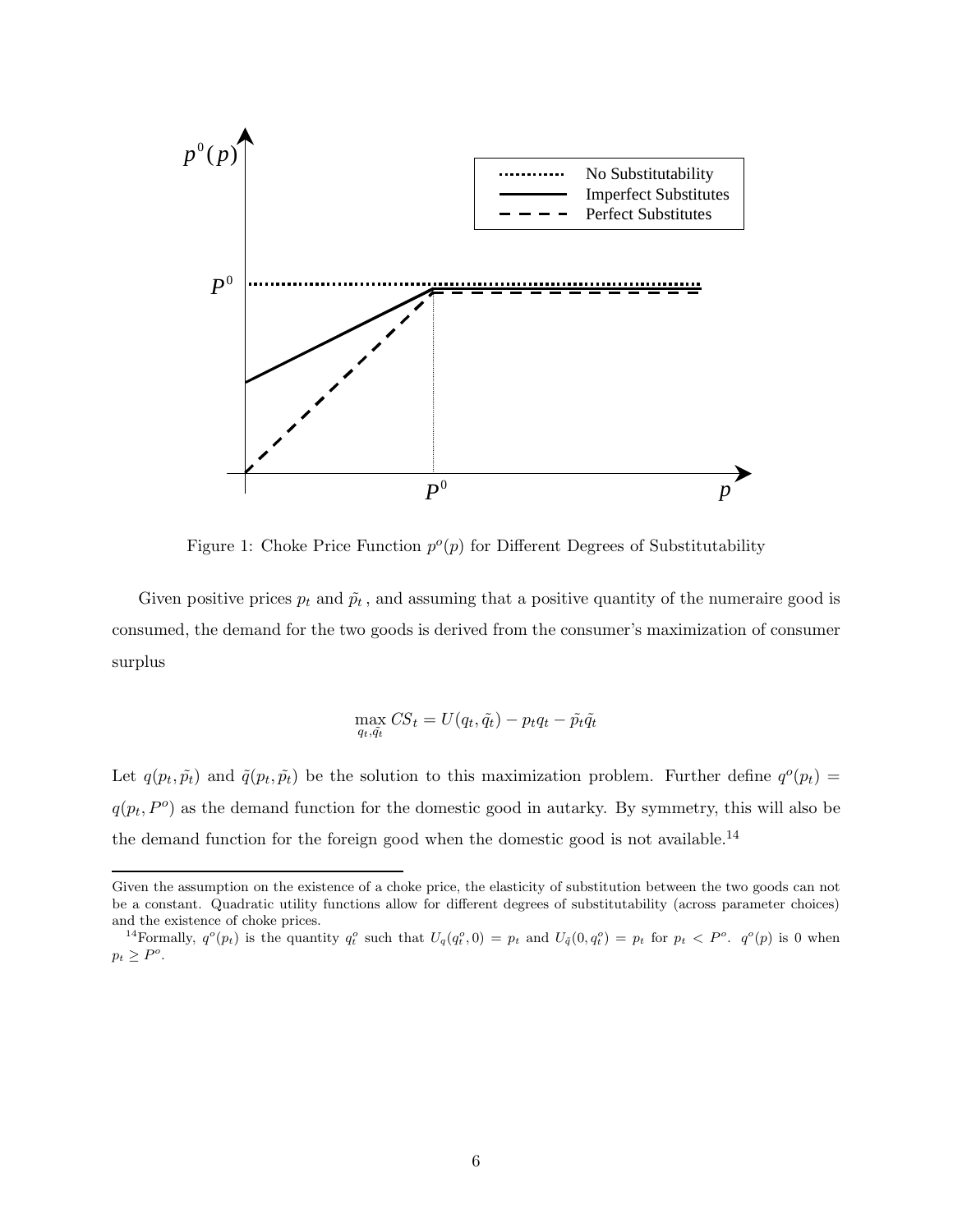

Figure 2: Price Regions for Domestic Demand

 $q(p_t, \tilde{p_t})$  and  $\tilde{q}(p_t, \tilde{p_t})$  will then be given by:

case (I): 
$$
\begin{cases} q(p_t, \tilde{p}_t) = 0 & \text{if } p_t \ge p^o(\tilde{p}_t), \\ \tilde{q}(p_t, \tilde{p}_t) = q^o(\tilde{p}_t) & \text{if } p_t \ge p^o(\tilde{p}_t), \\ \tilde{q}(p_t, \tilde{p}_t) = q^o(p_t) & \text{if } \tilde{p}_t \ge p^o(p_t), \\ \tilde{q}(p_t, \tilde{p}_t) = 0 & \text{if } \tilde{p}_t \ge p^o(\tilde{p}_t), \\ \tilde{q}(p_t, \tilde{p}_t) = q_t & \text{s. t.} \end{cases}
$$

$$
U_q(q_t, \tilde{q}_t) = p_t \quad \text{if } \begin{cases} p_t < p^o(\tilde{p}_t), \\ p_t < p^o(\tilde{p}_t), \\ \tilde{p}_t < p^o(p_t). \end{cases}
$$

Note that the first two cases may simultaneously be satisfied, which implies zero demand for both goods. The space of possible price pairs  $(p_t, \tilde{p}_t) \in \mathbb{R}^2_+$  can thus be partitioned into 4 regions as shown in Figure 2.<sup>15</sup> When  $p_t < p^o(\tilde{p}_t)$  and  $\tilde{p}_t < p^o(p_t)$ , there will be positive demand for both goods. When only one of these inequalities is reversed, there will be positive demand for only one good. Finally, when both inequalities are reversed, which can occur only when both prices are above  $P^o$ , there will be no demand for either good.

<sup>&</sup>lt;sup>15</sup>Again, for simplicity, the regions are drawn assuming that  $U(.,.)$  is quadratic.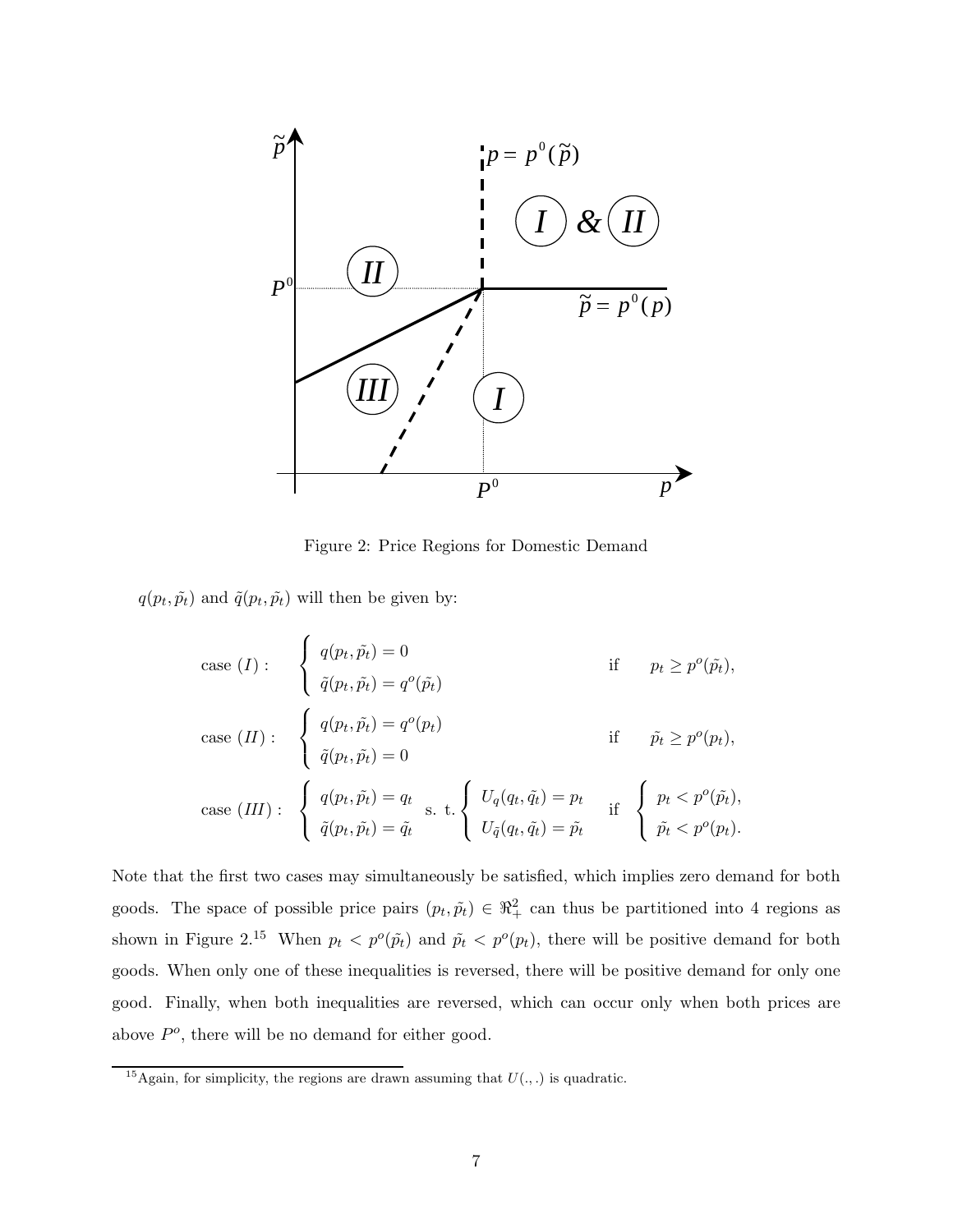#### **Domestic Welfare**

Now suppose that a government social planner maximizes the sum of discounted domestic welfare over a given period of time T. Available to the government planner are trade policy instruments (a tariff,  $\tau$ , or domestic subsidy,  $\sigma$ ) whose usage may potentially be restricted. At any point in time, a quota will be equivalent to a certain tariff level (I assume that the rights to a quota are auctioned by the planner and that the proceeds are collected by the government). At any time  $t$ , domestic welfare is given by the sum of consumer surplus and tariff revenue, minus the subsidy payment:

$$
W_t = CS_t - \sigma_t q_t + \tau_t \tilde{q}_t = U(q_t, \tilde{q}_t) - c_t q_t - \tilde{c} \tilde{q}_t.
$$

As pointed out by Dixit (Supplement 1984), the planner's choice of trade instruments can be re-interpreted as a choice of consumption quantities from a feasible set generated by the consumer's demand. Any restrictions on trade instruments would then be transformed into additional restrictions on this set of feasible consumption pairs. The planner's problem can thus be written as:

$$
\max_{(q_t, \tilde{q}_t) \in \mathcal{F}_t} TW = \int_0^T e^{-\rho t} W_t dt = \int_0^T e^{-\rho t} \left( U(q_t, \tilde{q}_t) - c_t q_t - \tilde{c} \tilde{q}_t \right) dt,\tag{1}
$$

where  $\mathcal{F}_t \subseteq \Re^2_+$  is the set of feasible quantity pairs at time t and  $\rho$  is the exogenous discount rate. The period of time  $T$  is assumed to be long enough to cover the entire learning phase of the domestic industry given domestic production at the optimal level  $q_t^*$  (as defined in (1)) as long as  $q_t^*$  is positive.<sup>16</sup>

#### **4 No Intervention Benchmark**

When no trade policy instruments are used, there will be three general cases characterizing the time paths of the consumption quantities. If the initial domestic cost  $c_o$  is too high  $(c_o \ge p^o(\tilde{c}))$ , then the domestic industry will never produce, no matter what its learning potential may be. Consumption of the foreign good will then be constant at  $\tilde{q}_t = q^o(\tilde{c})$ . When  $c_o < p^o(\tilde{c})$ , consumption of the domestic good will be positive and increasing as learning drives down domestic costs to  $\bar{c}$ . As consumption of the domestic good rises, consumption of the foreign good drops. If  $\bar{c}$  is low enough  $(\tilde{c} \geq p^o(\bar{c}))$ , then consumption of the foreign good will drop to zero at the time t when  $p^{o}(c_t)=\tilde{c}$ . Otherwise, if  $\bar{c}$  is

<sup>&</sup>lt;sup>16</sup>The social planner also cares about domestic welfare after time  $T$  though the optimal trade policy from that point on must be free trade.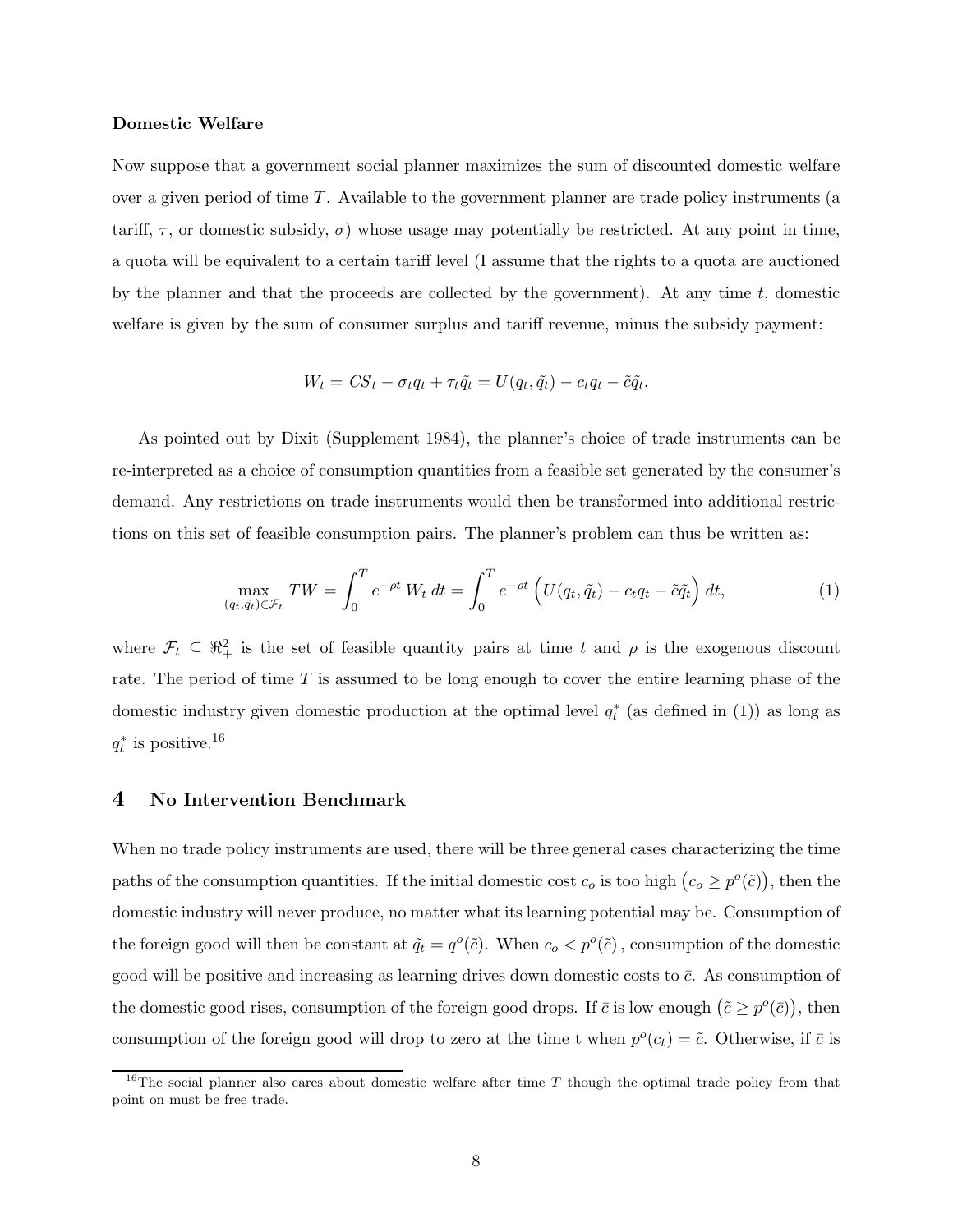"close enough" to  $\tilde{c}$ ,<sup>17</sup> then the consumption of the foreign good will drop but remain positive. After learning ceases, consumption levels of both goods will be constant at  $\bar{q} = q(\bar{c}, \tilde{c})$  and  $\bar{\tilde{q}} = \tilde{q}(\bar{c}, \tilde{c})$ .

## **5 Fully Flexible Trade Policies**

In this section, I assume that the government planner can choose any time paths for the subsidies and tariffs over the planning horizon from  $t = 0$  to  $t = T$ . This assumption defines the set  $\mathcal{F}_t$ of possible output pairs  $(q_t, \tilde{q}_t)$ . The social planner thus solves the maximization problem in (1) subject to the conditions  $c_t = c(Q_t)$ ,  $q_t = \dot{Q}_t$  and the initial boundary condition  $Q_o = 0$  ( $Q_T$  is left unrestricted). Let  $\mathcal H$  be the current value Hamiltonian associated with this problem:

$$
\mathcal{H}(q_t, \tilde{q}_t, Q_t) = U(q_t, \tilde{q}_t) - c(Q_t)q_t - \tilde{c}\tilde{q}_t + \lambda_t q_t
$$

where  $\lambda_t \geq 0$  is the current value shadow price of a unit of cumulative production.

#### **Interior Solution**

I first focus on the description of any interior solution to this problem. In this case, the first order conditions are:

$$
\frac{\partial \mathcal{H}}{\partial q_t} = U_q(q_t, \tilde{q}_t) - c(Q_t) + \lambda_t = 0,\tag{2}
$$

$$
\frac{\partial \mathcal{H}}{\partial \tilde{q}_t} = U_{\tilde{q}}(q_t, \tilde{q}_t) - \tilde{c} = 0,
$$
\n(3)

$$
\frac{\partial \mathcal{H}}{\partial Q_t} = -c'(Q_t)q_t = \rho \lambda_t - \dot{\lambda}_t.
$$
\n(4)

Since  $Q_T$  is left unrestricted, the transversality condition yields  $\lambda_T = 0$ . Given an interior solution where  $p_t = U_q(q_t, \tilde{q}_t)$  and  $\tilde{p}_t = U_{\tilde{q}}(q_t, \tilde{q}_t)$ , the first two conditions can be re-written as

$$
\sigma_t = \lambda_t \quad \text{and} \quad \tau_t = 0,
$$

which implies that, along an optimal interior path, no tariffs should be used and the subsidy in any period should be equal to the current value of an extra unit of cumulative production.

Condition (4) gives an equation of motion for domestic output. Using conditions (2) and (3),  $\tilde{q}_t$ ,

<sup>&</sup>lt;sup>17</sup>"close enough" implies  $\tilde{c}$  <  $p^o(\bar{c})$  and  $\bar{c}$  <  $p^o(\tilde{c})$ . These conditions depend on the levels of  $\bar{c}$  and  $\tilde{c}$ , but also on the degree of substitutability between the goods.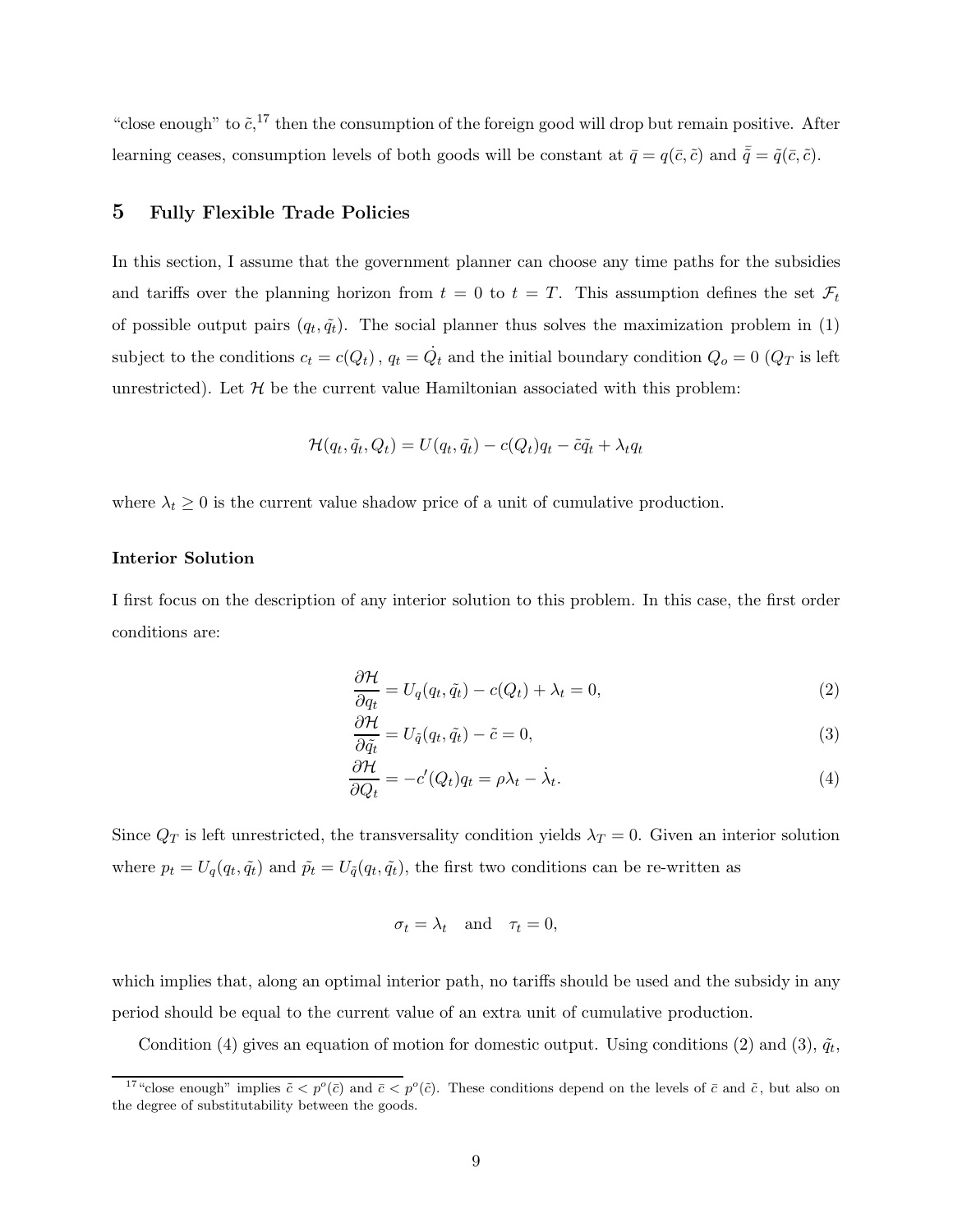$\lambda_t$ , and  $\lambda_t$  can be written as functions of  $Q_t$ ,  $q_t$ , and  $\dot{q}_t$ , yielding a second order differential equation for  $Q_t$ . More intuition can be gained from this condition by integrating it:

$$
\int_t^T e^{-\rho s} \left( \rho \lambda_s - \dot{\lambda}_s \right) ds = - \int_t^T e^{-\rho s} c'(Q_s) q_s ds,
$$

which yields

$$
\left[e^{-\rho s} \lambda_s\right]_t^T = -\left[e^{-\rho s} c(Q_s)\right]_t^T - \int_t^T \rho e^{-\rho s} c(Q_s) ds,
$$

or

$$
\lambda_t = c_t - e^{-\rho(T-t)} c_T - \rho \int_t^T e^{-\rho(s-t)} c_s ds.
$$
\n(5)

Given the initial assumption on the length of the planning period  $T$  and the positive levels of domestic production, learning will cease at some time  $\bar{t}^*$  during the planning period.<sup>18</sup> Thus,  $c_t = \bar{c}$ for  $\bar{t}^* \leq t \leq T$ . Given the bounds  $\bar{c} \leq c_s \leq c_t$  for any s between t and T, equation (5) will give bounds on the optimal subsidy  $\sigma_t = \lambda_t$ :

$$
e^{-\rho(T-t)}\left(c_t-\bar{c}\right) \leq \lambda_t \leq c_t-\bar{c}.\tag{6}
$$

Thus, as long as there is learning potential  $(c_t > \bar{c})$ , a positive subsidy will be optimal though the subsidy should never be greater than this learning potential as measured by the cost difference between current cost and lowest potential cost. Of course, subsidies should cease with the learning at  $\bar{t}^*$ : the bounds on  $\lambda_t$  both collapse to and remain at zero for any t at or beyond  $\bar{t}^*$ . Using equation (5), it can be shown that, regardless of the shape of the learning function, the optimal subsidy will decrease throughout the learning phase, as long as the discount rate  $\rho$  is low enough.<sup>19</sup>

For any discount rate, the optimal price path will be decreasing throughout the learning phase,<sup>20</sup> implying an increasing domestic output path: subsidies should be used to increase domestic production, but initial subsidies should never be so high as to cause domestic output to decrease at any point in the future. The bounds derived for the optimal subsidy in (6) can be used to find bounds on the optimal price path:<sup>21</sup>

$$
\bar{c} \le p_t \le e^{-\rho(\bar{t}^* - t)} \bar{c} + (1 - e^{-\rho(\bar{t}^* - t)})c_t.
$$
\n(7)

<sup>&</sup>lt;sup>18</sup>Of course,  $\bar{t}^*$  is endogenously determined by the planner.

<sup>&</sup>lt;sup>19</sup>This upper bound on  $\rho$  will depend on the shape of the learning function c(.). A sufficient condition for the decreasing subsidy is that costs  $c_t$  fall at a decreasing rate along the optimal path  $(\ddot{c}_t \ge 0)$ .<br><sup>20</sup>Since  $\dot{\lambda}_t = \dot{\sigma}_t = \dot{c}_t - \dot{p}_t$ , (4) can be written as  $\dot{p}_t = -\rho \sigma_t \le 0$ .

 $\bar{t}^*$  is substituted for T since  $c_t = \bar{c}$  for  $t \geq \bar{t}^*$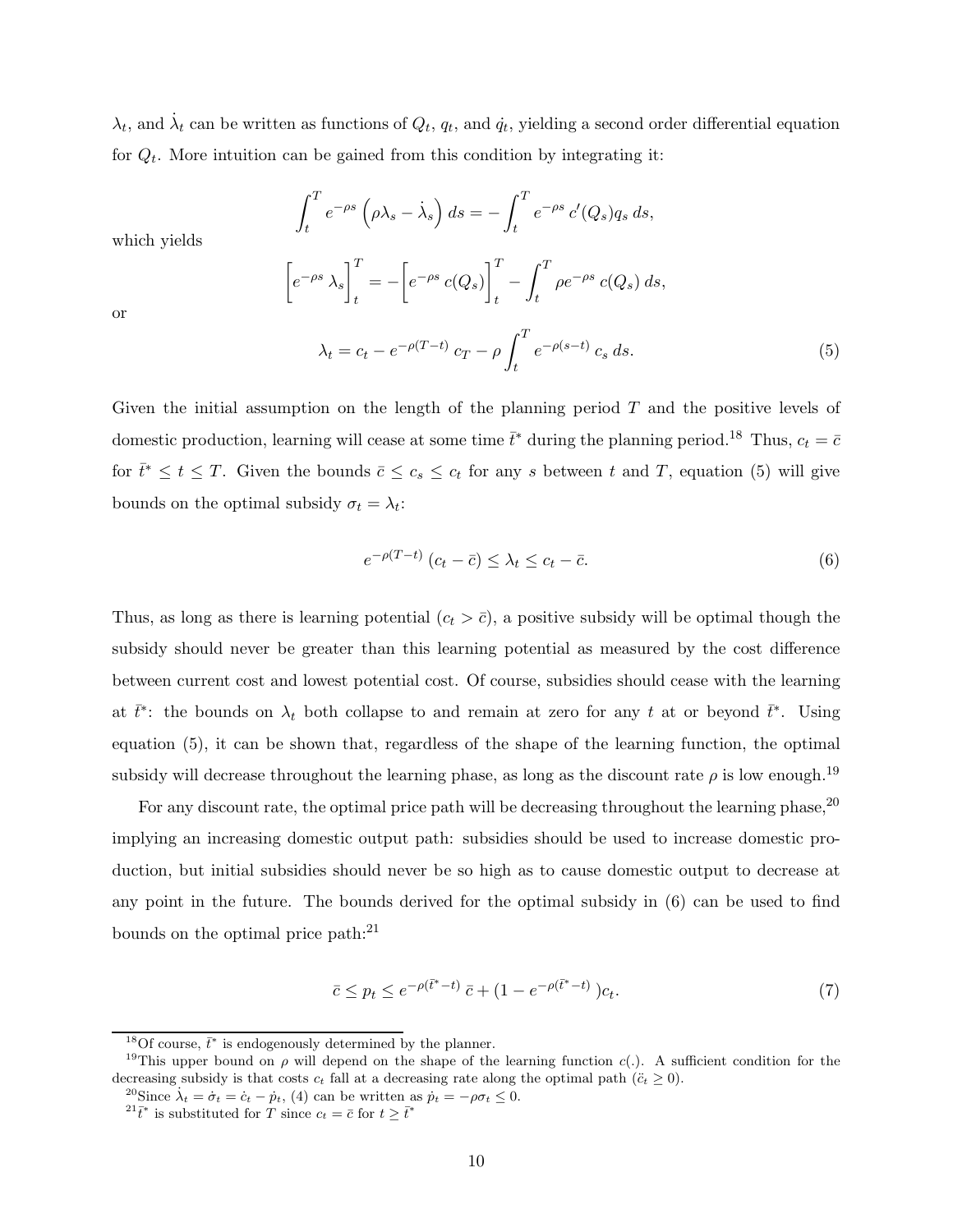The upper bound on  $p_t$  is a weighted average of the current cost  $c_t$  and the lower bound cost  $\bar{c}$ . For any reasonable discount factor and learning period length, the weight on the lower bound cost  $\bar{c}$  will dominate the weight on the current cost  $c_t$ .<sup>22</sup> If the discount rate is low enough, then this upper bound will be only a little higher than  $\bar{c}$  and the optimal price path will be almost constant at  $\bar{c}$ . When the discount rate is zero, the optimal price path will be exactly constant at  $\bar{c}$ .

Finally, the optimal interior consumption paths are obtained by applying the demand functions  $q(p_t, \tilde{p}_t)$  and  $\tilde{q}(p_t, \tilde{p}_t)$  to the optimal price paths. Since the optimal  $\tilde{p}_t$  path is constant at  $\tilde{c}$  and the optimal  $p_t$  path is decreasing, consumption of the domestic good increases while consumption of the foreign good decreases throughout the learning period. When the discount rate is low, these consumption paths will be almost constant at their post-learning levels of  $\bar{q} = q(\bar{c}, \tilde{c})$  and  $\bar{\tilde{q}} = \tilde{q}(\bar{c}, \tilde{c})$ .

Given the assumed flexibility of the trade instruments, the feasibility of these consumption paths is guaranteed as long as the optimal subsidies generate positive demand for both goods. That is, at any time t, the optimal price  $p_t$  must satisfy  $p_t < p^o(\tilde{c})$  and  $\tilde{c} < p^o(p_t)$ . If the discount rate is negligible,<sup>23</sup> then these conditions are equivalent to  $\bar{c}$   $\lt p^o(\tilde{c})$  and  $\tilde{c}$   $\lt p^o(\bar{c})$ . The lowest potential cost  $\bar{c}$  must be "close enough" to the foreign cost  $\tilde{c}$ <sup>24</sup>

#### **Corner Solutions**

The previous analysis assumes that consumption levels of both goods are strictly positive. It is also possible for one (but not both) of these quantities to be zero.

#### *No Consumption of Foreign Good*

If  $\tilde{c} > p^o(\bar{c})$ , then the optimal subsidies will eliminate demand for the foreign good during all or part of the learning phase. Once demand for the foreign good is driven to zero, it must remain at zero for the rest of the planning period. The optimal path of the subsidies will still be determined by the equation of motion  $(4).^{25}$ 

<sup>&</sup>lt;sup>22</sup>A reasonable discount factor is assumed to be below  $4\%$  and a reasonable learning period is assumed to last less than 5 years. Given these restrictions, the weight on the lower bound cost  $\bar{c}$  would always be at least 4 times higher than the weight on the current cost  $c_t$ . Note that the planning period could extend well past the learning phase  $(T \gg \bar{t}^*).$ 

 $23A$  negligible discount rate is low enough such that the effects of discounting on the optimal paths and welfare flows *during the learning period* can be ignored.

 $^{24}$ Again, "close enough" depends on the degree of substitutability. This requirement becomes more stringent as the goods become closer substitutes. When they are perfect substitutes, then close enough implies  $\bar{c} = \tilde{c}$ 

 $^{25}$ The only difference in the first order conditions will be that the marginal utility of the foreign good is no longer equated to its marginal cost  $\tilde{c}$ .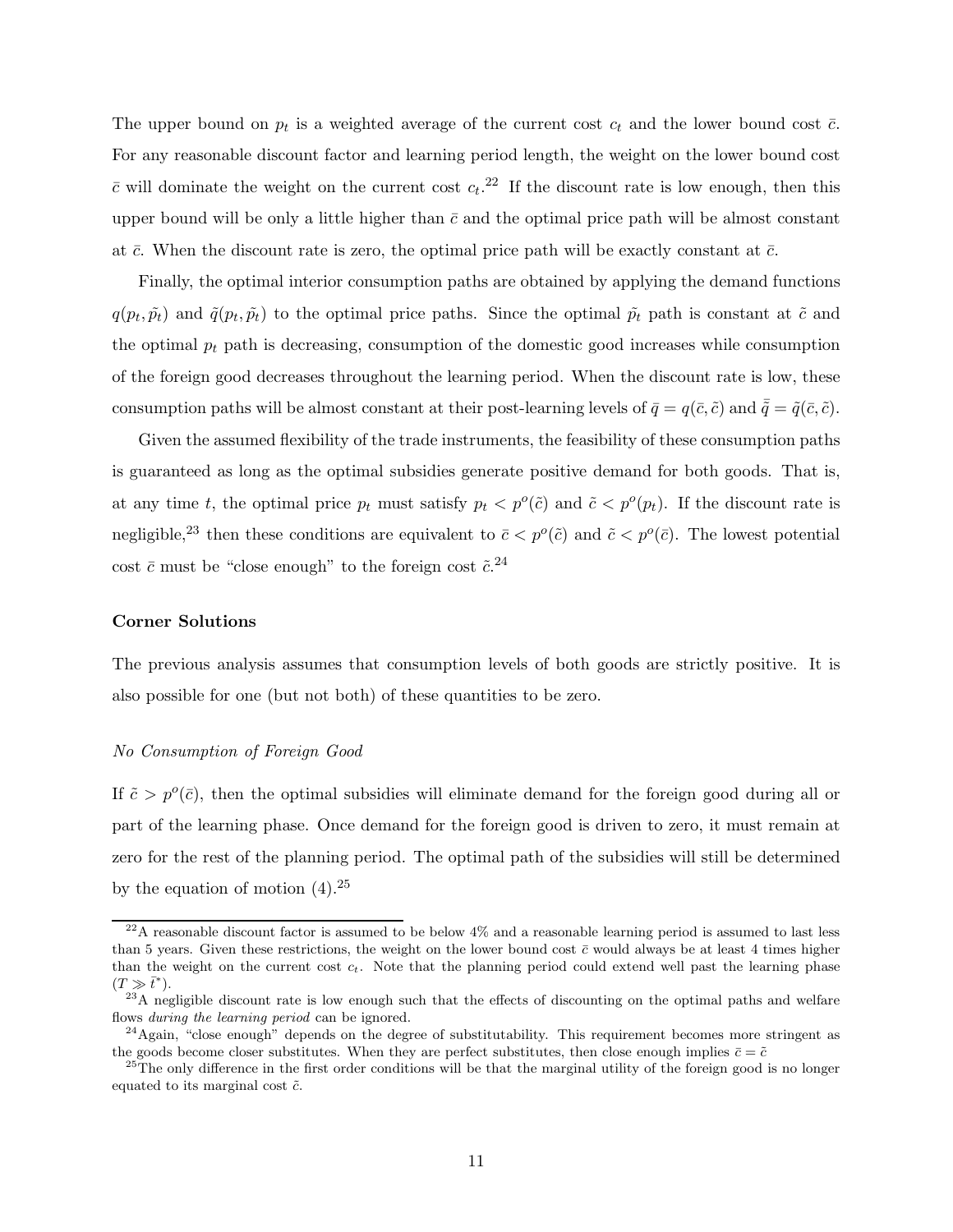#### *No Consumption of Domestic Good*

If consumption of the domestic good is zero at any point along the optimal path, then it must be zero over the entire optimal path.<sup>26</sup> Given this, the first order conditions only require that the marginal utility of the foreign good be equated to its cost (again, no tariff should be used) and that the shadow value of cumulative production be zero. Throughout the planning period, no subsidies should ever be used, and consumption of the foreign good would remain constant at  $\tilde{q}_t = q^o(\tilde{c})$ . These consumption paths will be feasible and satisfy the first order conditions as long as the initial domestic cost  $c<sub>o</sub>$  is high enough to preclude demand for the domestic good with no subsidies  $(c_o \geq p^o(\tilde{c}))$ .<sup>27</sup> On the other hand, if the domestic cost lower bound is too high  $(\bar{c} \geq p^o(\tilde{c}))$ . then this corner solution will be the only possible one.

### **The Mill-Bastable Test**

The previous analysis described how protection, if used, should optimally be applied. The analysis also revealed the existence of corner solutions where no protection is applied. Under certain conditions  $(c_o \geq p^o(\tilde{c})$  and  $\bar{c} < p^o(\tilde{c})$ ), both solutions will be possible (they both satisfy the first order conditions): the social planner must apply the Mill-Bastable Test and determine which solution yields the higher cumulative welfare.

#### *Total Welfare Over the Learning Period*

The evaluation of different trade policies critically depends on the comparisons of the welfare flows  $W_t$  induced by the trade policies. Unfortunately, these flows are hard to compare because they are not only a function of the consumption levels  $(q_t, \tilde{q}_t)$  but also critically depend on the current level of domestic cost  $c_t$ . This section shows how total welfare TW can be decomposed into a sum of welfare flows that do not depend on the changing current domestic cost and a separate fixed learning cost. For simplicity, the following derivations assume that the effects of discounting are

<sup>&</sup>lt;sup>26</sup>When the domestic good is consumed, its consumption path must be non-decreasing. Due to the concavity of the utility function, the optimal consumption path must be smooth and can not jump from a positive level down to zero. Thus, if consumption of the domestic good is positive at any time  $t$ , it must also be positive at any time after t. Furthermore, it can not be optimal to start domestic production at time  $t > 0$  since the same consumption path pushed back to start at  $t = 0$  would yield higher welfare. Hence, the possibility of the domestic not being produced (at any time  $t$ ) can only occur when it is never produced.

<sup>&</sup>lt;sup>27</sup>Otherwise, demand for the domestic good would always be positive even with no government intervention and the only optimal solution must be the interior one previously described.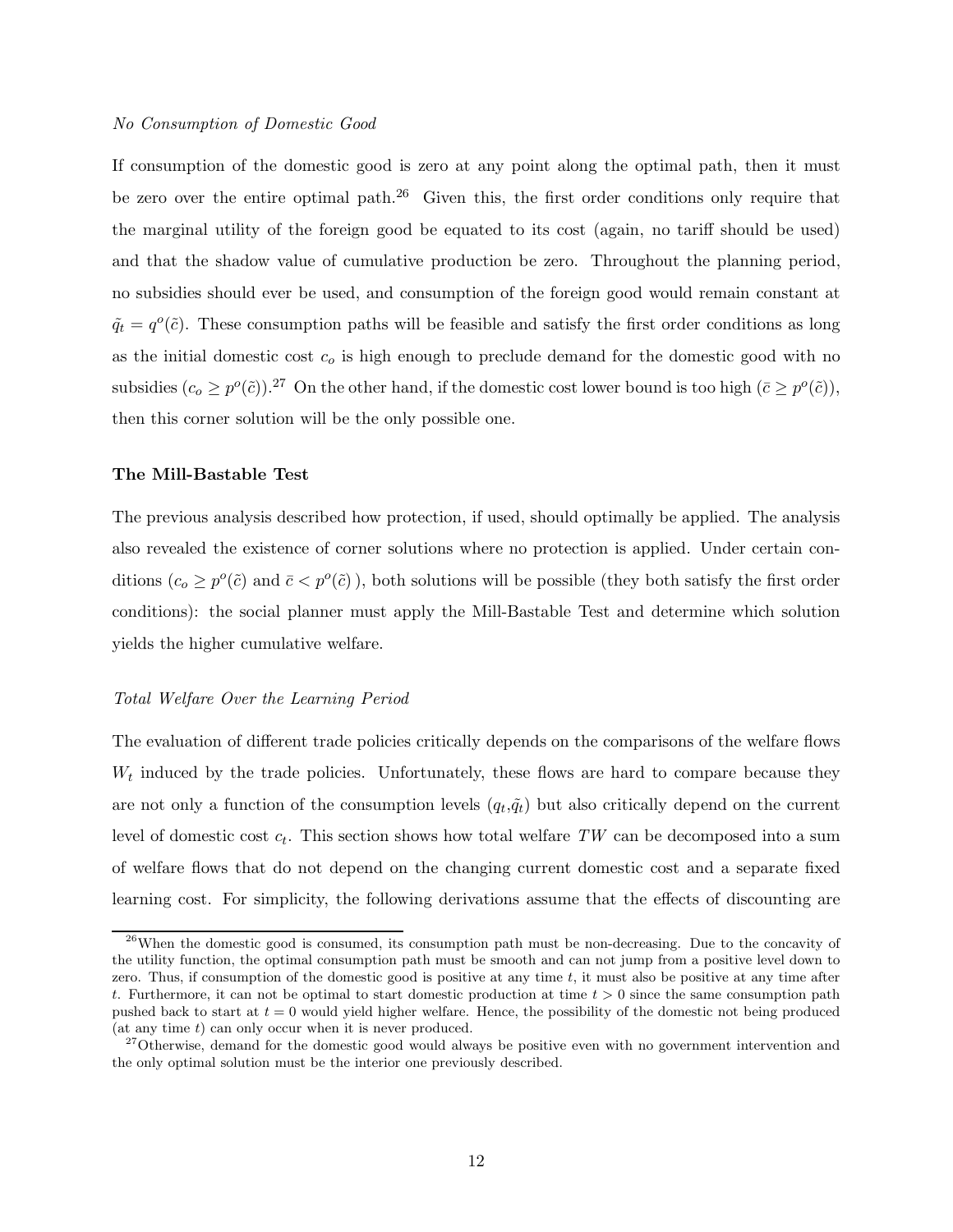negligible.<sup>28</sup> Given this assumption, and given any pair of consumption paths  $(q_t, \tilde{q}_t)$  such that learning occurs before the end of the planning period  $(Q_T \ge \overline{Q})$ , total welfare can be decomposed in the following way:

$$
TW = \int_0^T W_t dt
$$
  
= 
$$
\int_0^T U(q_t, \tilde{q}_t) - c(Q_t)q_t - \tilde{c}\tilde{q}_t dt
$$
  
= 
$$
\int_0^T U(q_t, \tilde{q}_t) - \bar{c}q_t - \tilde{c}\tilde{q}_t dt - \int_0^T (c(Q_t) - \bar{c})q_t dt
$$
  
= 
$$
\int_0^T U(q_t, \tilde{q}_t) - \bar{c}q_t - \tilde{c}\tilde{q}_t dt - \int_0^{\bar{Q}} (c(Q) - \bar{c}) dQ,
$$

where the last line is obtained by changing the integration variable from  $t$  to  $Q$ . Define a new welfare flow function  $\overline{w}(q_t, \tilde{q}_t) = U(q_t, \tilde{q}_t) - \overline{c}q_t - \tilde{c}\tilde{q}_t$  which is the welfare flow *assuming* that the current domestic cost is constant at  $\bar{c}$  instead of  $c_t$ . Further define the fixed learning cost  $FLC$ as  $\int_0^{\overline{Q}} (c(Q) - \overline{c}) dQ$ . This cost is fixed because it does not depend on the chosen consumption paths but only on the cost reduction potential  $(c_0 - \bar{c})$  and the shape of the learning function: it is the area below the learning curve above the lowest potential cost line at  $\bar{c}$ . Given a cumulative production learning range determined by  $\overline{Q}$  and cost bounds  $c_o$  and  $\overline{c}$ , *FLC* will be large if learning is slow and small if learning is fast as shown in Figure 3.

Total welfare *TW* can thus be written as:

$$
TW = \int_0^T \overline{w}(q_t, \tilde{q}_t) dt - FLC.
$$
\n(8)

Regardless of the chosen consumption paths  $(q_t, \tilde{q}_t)$ , the total welfare generated by these paths during the planning period can be evaluated by using the static welfare flows  $\overline{w}(q_t, \tilde{q}_t)$  and subtracting the same fixed cost *FLC* . This re-formulation will allow a straightforward comparison of different trade policy scenarios: if the domestic industry does not produce, then the welfare flows are constant at  $W^o = U(0, q^o(\tilde{c})) - \tilde{c}q^o(\tilde{c}) = \overline{w}(0, q^o(\tilde{c}))$  and no fixed learning cost is incurred. If the domestic industry produces, then the same welfare function  $\overline{w}(q_t, \tilde{q}_t)$  is used to evaluate the

<sup>&</sup>lt;sup>28</sup>The formal modeling of a small discount rate does not qualitatively change any of the results. The appendix describes in more detail how discounting will affect the following analysis. Briefly, the discount rate should be small enough such that the effects of discounting during the learning period are dominated by the learning effects. The effects of discounting after learning has occurred may be significant if the planning period extends significantly past the learning phase. The appendix shows how these effects can be included in the analysis without affecting the results.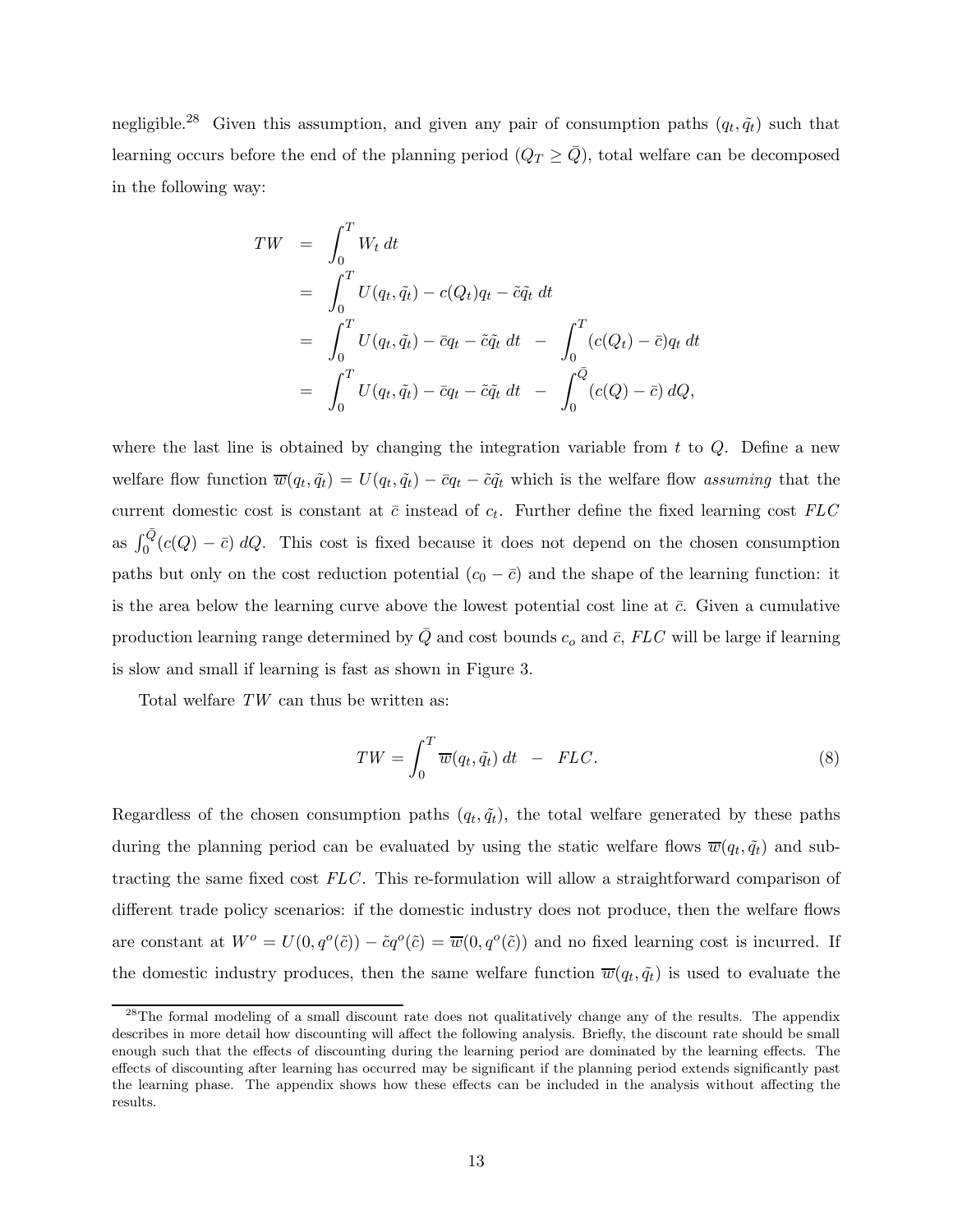

Figure 3: The Learning Curve and the Fixed Learning Cost

welfare flows and the fixed learning cost is subtracted. Given that learning occurs, the optimal trade policy can ignore the learning costs and only seek to maximize the accumulated welfare flows  $\overline{w}(q_t, \tilde{q}_t)$ . This helps to explain the optimal subsidy path previously derived under the assumption of a negligible discount rate: since  $\overline{w}(q_t, \tilde{q}_t)$  is concave and attains its global maximum at  $(\bar{q}, \bar{\tilde{q}})$ , the highest possible welfare flows will be generated by keeping  $q_t$  and  $\tilde{q}_t$  constant at their long-run levels  $\bar{q}$  and  $\bar{\tilde{q}}$ . These were precisely the optimal consumption paths induced by the optimal subsidies. In other words, when the discount rate is negligible, the marginal *social* cost of the domestic good at any time is constant at its long run level  $\bar{c}$ . Socially efficient consumption thus requires valuation of the domestic good at this lower price both during and after the learning period.

Let  $\overline{W} = \overline{w}(\overline{q}, \overline{\overline{q}})$  be the maximum value of the welfare flow function  $\overline{w}(.,.)$ . The determination of the Mill-Bastable Test – that is, between subsidization and no protection (and no domestic industry) – thus depends on the weighing of the higher welfare flows  $\overline{W} \geq W^o$  (the benefits of learning) against the fixed learning cost *FLC* .

#### *Comparative Statics*

As the length of the planning horizon is extended, the subsidization alternative clearly becomes more attractive, because the benefits of the post-learning higher welfare are enjoyed over a longer time period. More interestingly, a low potential cost  $\bar{c}$  does not automatically entail that subsidization is optimal: the low  $\bar{c}$  can be offset by a high initial cost  $c<sub>o</sub>$  or a slow learning curve, which both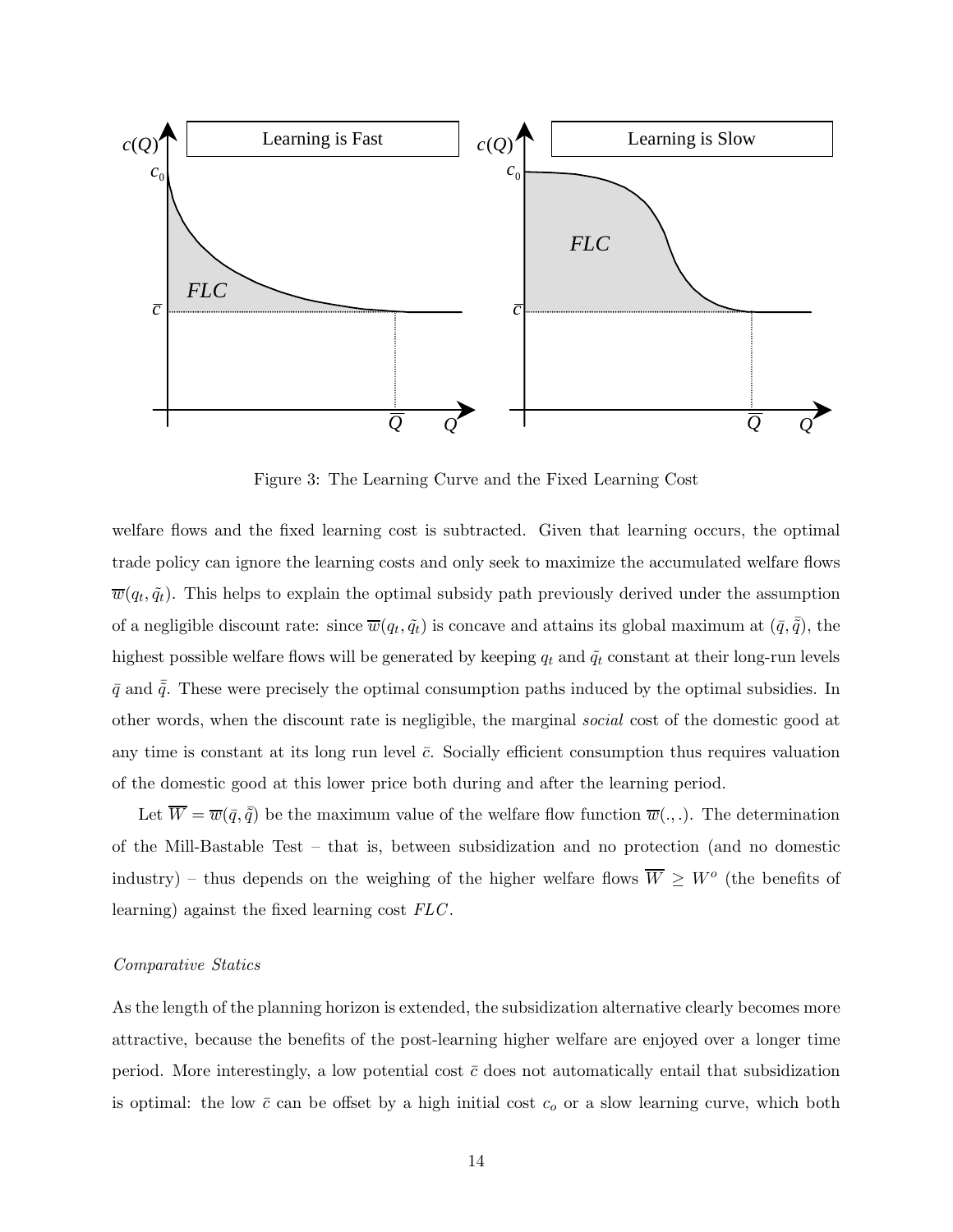increase the subsidization cost  $FLC$  without affecting the difference between the welfare flows  $\overline{W}$ and  $W<sup>o</sup>$ . There will always exist a level of initial cost  $c<sub>o</sub>$  high enough and slow enough learning such that no subsidization is optimal even with arbitrarily low potential cost  $\bar{c}$ .

The degree of substitutability between the two goods also affects the relative merits of subsidization. In order to vary the degree of substitutability while ensuring positive demand for both goods under optimal subsidization, I assume that  $\bar{c}=\tilde{c}$  (this is also a reasonable assumption that a common technology and factor price equalization will prevail in the long run and equalize costs). Then, as the products become closer substitutes, the difference between  $\overline{W}$  and  $W^o$  decreases and goes to zero as the goods become perfect substitutes. On the other hand, the learning cost *FLC* does not change with the degree of substitutability. Assuming that subsidization is optimal if the goods are unrelated (the initial cost  $c<sub>o</sub>$  is not too high), then the relative advantage of subsidization will continually decrease as the degree of substitutability rises until the subsidization scenario is no longer optimal. Clearly, subsidization will never be optimal when the goods are close enough substitutes, as the learning cost  $FLC$  will always outweigh the small welfare advantage  $\overline{W} - W^o$ .<sup>29</sup> Interestingly, the degree of substitutability critically affects the fulfillment of the Mill-Bastable Test but has no effect on the optimal path of the subsidies, given that protection is optimal.

## **6 Second Best Intervention: Subsidization no longer possible**

Given budgetary or political constraints, subsidies may become infeasible, leaving only tariffs as the instrument available to the social planner.<sup>30</sup> The level of the tariff is still assumed (in this section) to be fully flexible over time. In the previous section, given the existence of a domestic industry, subsidies were used to increase the production levels of the domestic good. Tariffs obviously share some substitutability as an instrument with the now unavailable subsidies since they can also raise domestic production above the free trade levels.<sup>31</sup> On the other hand, it is well known that tariffs also induce an extra distortion on the consumption side: they drive a wedge between the social marginal cost of the foreign good (which is equal to the private marginal cost  $\tilde{c}$  since no learning occurs) and its consumption price. The social planner must now trade off the benefits of higher domestic production against this new distortion.

<sup>&</sup>lt;sup>29</sup>This is still assuming equality of long run costs ( $\bar{c} = \tilde{c}$ ). If  $\bar{c}$  is significantly below  $\tilde{c}$  then subsidization may be optimal even when the two goods are perfect substitutes.

<sup>&</sup>lt;sup>30</sup>Some of these constraints could also potentially alter the welfare function. This possibility is not considered in this paper.

 $31\text{ As}$  long as there is some degree of substitutability between the goods and imports are positive.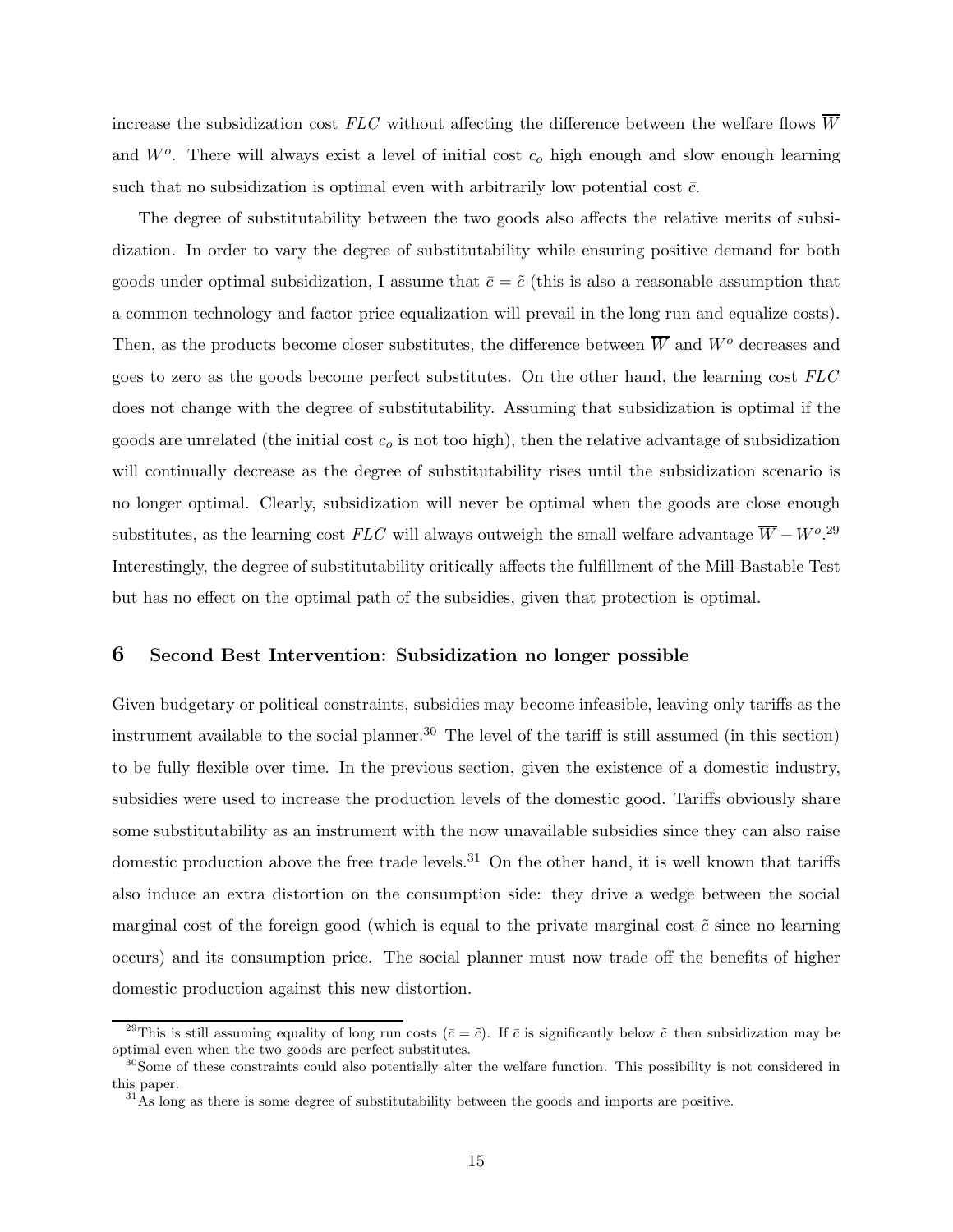As previously discussed, the social planner's choice of trade policy (in this case, reduced to the choice of tariffs) is mapped into the equivalent choice of consumption pairs  $(q_t, \tilde{q}_t)$  in a now restricted feasible set  $\mathcal{F}_t$ . The social planner's maximization problem remains as in (1) with a new feasible set  $\mathcal{F}_t$ . When subsidies were feasible, it was always possible to induce domestic production, if necessary, with an appropriately chosen subsidy. Without subsidies, tariffs can be used to induce domestic production (when none would occur under no protection) in only a restricted set of cases: if the initial domestic cost is above the absolute choke price  $P^o$ , then no tariff can induce domestic production.

#### **Interior Solution**

Given positive consumption of the domestic good, the absence of subsidies will imply marginal cost pricing of the domestic good or  $U_q(q_t, \tilde{q}_t) = c(Q_t)$ . The consumption path of the foreign good is thus completely determined by the consumption path of the domestic good. The current value Hamiltonian  $H$  can be re-written as a function of only the domestic equilibrium quantity:

$$
\mathcal{H}(q_t, Q_t) = U(q_t, \tilde{q}_t) - c(Q_t)q_t - \tilde{c}\tilde{q}_t + \mu_t q_t,
$$

where  $\tilde{q}_t$  is implicitly defined as a function of  $q_t$  and  $Q_t$  by  $U_q(q_t, \tilde{q}_t) = c(Q_t)$  and  $\mu_t$  is the new shadow price of cumulative domestic production. The new first order conditions are:

$$
\frac{\partial \mathcal{H}}{\partial q_t} = U_q(q_t, \tilde{q}_t) - c(Q_t) + \mu_t + U_{\tilde{q}}(q_t, \tilde{q}_t) \frac{\partial \tilde{q}_t}{\partial q_t} - \tilde{c} \frac{\partial \tilde{q}_t}{\partial q_t} = 0,
$$
  

$$
\frac{\partial \mathcal{H}}{\partial Q_t} = -c'(Q_t)q_t + U_{\tilde{q}}(q_t, \tilde{q}_t) \frac{\partial \tilde{q}_t}{\partial Q_t} - \tilde{c} \frac{\partial \tilde{q}_t}{\partial Q_t} = \rho \mu_t - \mu_t,
$$

which, using  $p_t = U_q(q_t, \tilde{q}_t) = c(Q_t)$  and  $\tilde{p}_t = U_{\tilde{q}}(q_t, \tilde{q}_t) = \tilde{c} + \tau_t$ , can be re-written as

$$
\tau_t = \eta_t \mu_t,\tag{9}
$$

$$
-c'(Q_t)q_t + \gamma_t \mu_t = \rho \mu_t - \dot{\mu}_t,\tag{10}
$$

where  $\eta_t = \left(\frac{\partial \tilde{q}_t}{\partial q_t}\right)$  $\partial q_t$  $\int^{-1} = \frac{U_{q\tilde{q}}(q_t,\tilde{q}_t)}{U_{qq}(q_t,\tilde{q}_t)} \in [0,1]$  and  $\gamma_t = -\frac{\partial \tilde{q}_t}{\partial Q_t}$  $\int$ ∂ $\tilde{q}_t$  $\partial q_t$  $\int^{-1} = \frac{c'(Q_t)}{U_{qq}(q_t,\tilde{q}_t)} \geq 0$ . The equation of motion (10) is quite similar to the one previously obtained when subsidies were possible, indicating that the value of an additional unit of cumulative production,  $\mu_t$ , will similarly decrease as learning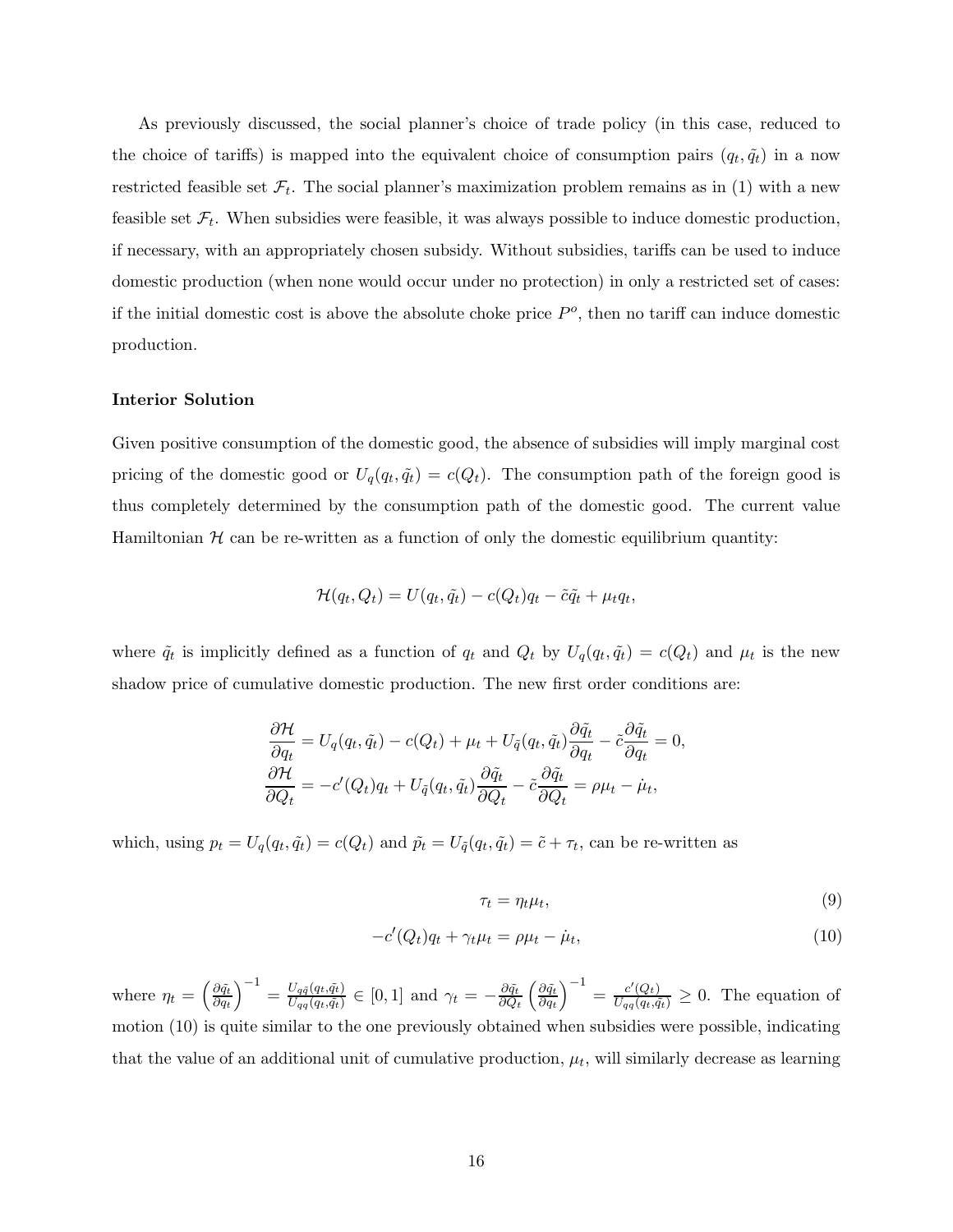progresses (when the discount rate is low).<sup>32</sup> It can also be integrated in a similar way, yielding

$$
\mu_t = c_t - e^{-\rho(\bar{t}^* - t)} \bar{c} - \rho \int_t^{\bar{t}^*} e^{-\rho(s-t)} c_s ds + \int_t^{\bar{t}^*} e^{-\rho(s-t)} \gamma_s \mu_s ds,
$$

which, assuming a negligible discount rate, can be written as

$$
\mu_t = (c_t - \bar{c}) + \int_t^{\bar{t}^*} \gamma_s \mu_s ds.
$$

With a negligible discount rate, the value of an extra unit of cumulative production is always higher than it was when subsidies were possible, given the same level of cumulative production  $Q_t$ . This difference is due to the extra distortional effects of the tariff: recall from (8) that total welfare can be written as the accumulated welfare flows  $\overline{w}(q_t, \tilde{q}_t)$  minus the fixed learning cost *FLC*. With subsidies, the welfare flows  $\overline{w}(q_t, \tilde{q}_t)$  were maximized at every point in time – there was no distortion of consumption. The value of an extra unit of  $Q_t$ ,  $\lambda_t$ , was just the incremental change in the fixed learning cost, which was just  $(c_t - \bar{c})$ . Without subsidies, the optimal consumption bundle  $(\bar{q}, \bar{\tilde{q}})$  is no longer feasible (throughout the learning period) and the welfare flows  $\overline{w}(q_t, \tilde{q}_t)$  will be reduced from their maximum value at  $\overline{W}$  – this is the consumption distortion. A lower domestic cost  $c_t$  will permit a higher welfare flow  $\overline{w}(q_t, \tilde{q}_t)$ . An extra unit of  $Q_t$  will thus yield the same incremental reduction in *FLC*,  $(c_t - \bar{c})$ , but will additionally yield an incremental reduction in the consumption distortion. The value of this incremental reduction will be equal to  $\int_t^{\bar{t}^*} \gamma_s \mu_s ds$ . As expected, this distortion decreases as learning progresses and the domestic cost  $c_t$  approaches  $\bar{c}$ .

The other first order condition (9) shows the relationship between the optimal tariff and the value of cumulative production  $\mu_t$ . As long as the demand system generated by  $U(q_t, \tilde{q}_t)$  is not too convex, the optimal tariff must be decreasing with  $\mu_t$  as learning progresses.<sup>33</sup> Again, the tariff must reach zero when learning ceases. Equation (9) also shows how the optimal path of the tariff is critically affected by the level of product differentiation (recall that in the previous case, the optimal subsidies were unaffected by the level of product differentiation).  $\eta_t$  decreases with the level of product differentiation starting at its upper bound of one when the two goods are perfect substitutes and reaching its lower bound of zero when the two goods are unrelated. In this case, optimal tariffs will be zero: even though an extra unit of cumulative production is valuable

 $32$ Of course,  $\mu_t$  must be zero after learning ceases.

<sup>&</sup>lt;sup>33</sup>This will be the case for any quadratic  $U(.,.)$  or C.E.S. sub-utility function  $(U(q_t, \tilde{q}_t) = V_1(V_2(q_t, \tilde{q}_t))$  where  $V_1$ is concave and  $V_2$  is  $C.E.S$ )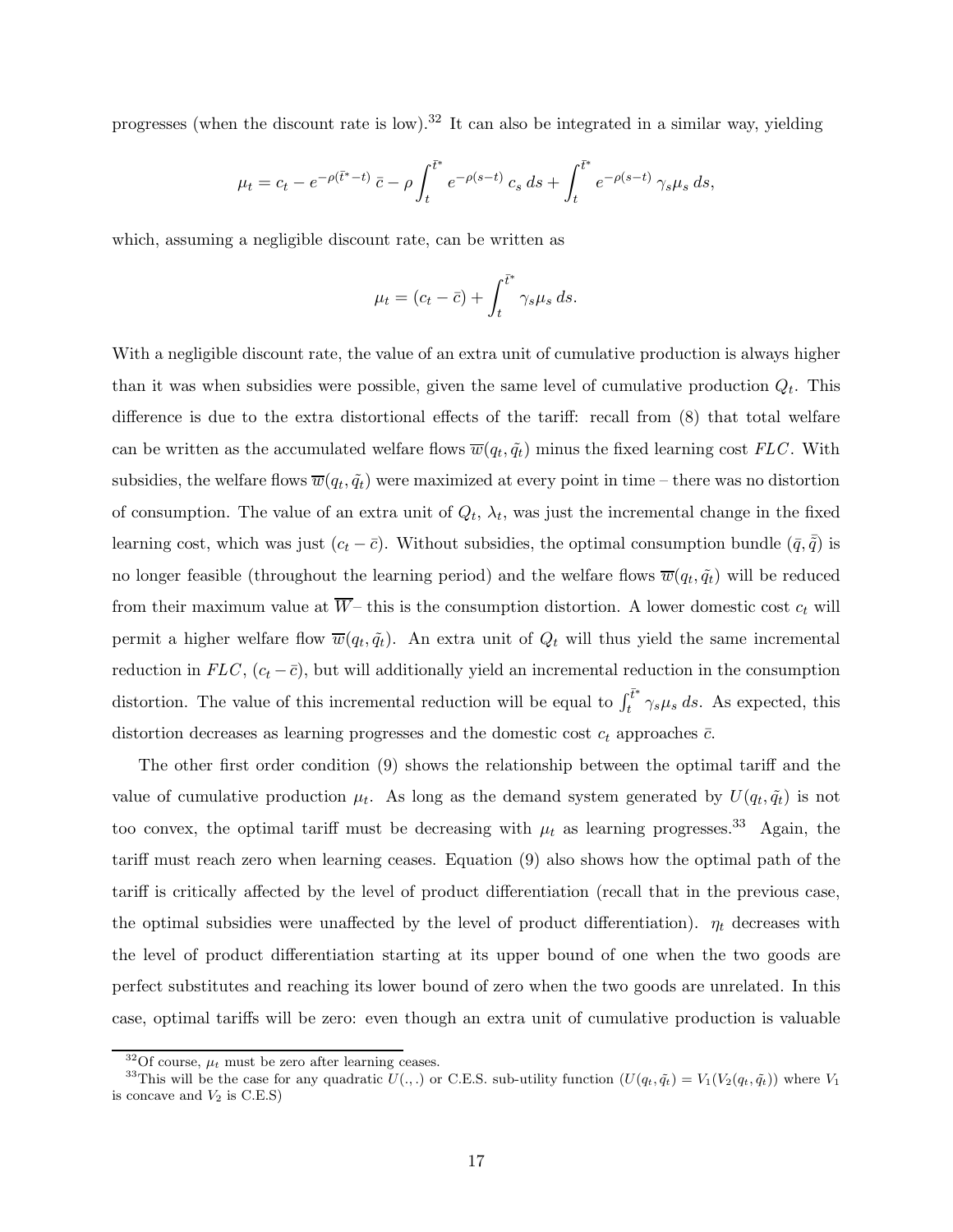$(\mu_t > 0)$ , a tariff will not be able to raise domestic production and can only distort consumption. Furthermore, since  $\mu_t \ge (c_t - \bar{c})$  for low discount rates,  $\eta_t(c_t - \bar{c})$  will be a lower bound for the tariff at any time t. As the goods become better substitutes,  $\eta_t$  rises and increases this lower bound. Thus, tariffs should be used as long as the goods have some degree of substitutability.

The optimal consumption paths are now harder to characterize, as both the tariffs and domestic costs are decreasing. The effect of the cost decrease will be to raise consumption of the domestic good and lower that of the foreign good, while the tariff decrease will have the opposite effect on both quantities. If the magnitudes of the decreases in the tariff and in domestic costs are "close enough,"<sup>34</sup> then both quantities will be rising. On the other hand, it will never be possible for both quantities to be simultaneously decreasing. Of course, consumption of the domestic good must also always be below its autarky level  $q^o(c_t)$ . Finally, if the demand systems generated by  $U(q_t, \tilde{q}_t)$  are not too non-linear and the discount rate is low, it can be shown that the optimal consumption paths for both goods should always be at or below their respective long run levels  $\bar{q}$  and  $\bar{\tilde{q}}$ : consumption of the foreign good above  $\bar{\tilde{q}}$  would imply that the domestic industry is not being protected enough and that welfare can be improved by increasing protection. Consumption of the domestic good above  $\bar{q}$  would imply that the domestic industry is being protected too much.

#### **Corner Solutions**

Again, the possibilities of zero consumption of either the domestic or foreign good must be evaluated.

#### *No Consumption of Foreign Good*

The optimal consumption level of the foreign good can be driven to zero for two reasons: a sufficiently low domestic cost  $c_t$  (in which case tariffs no longer have any effect) or a sufficiently high optimal tariff  $\tau_t$ . In this case, any tariff above  $p^o(c_t) - \tilde{c}$  would induce zero demand for the foreign good and yield identical outcomes. In any case, as long as the demand for the domestic good is positive, all of the conditions derived above remain valid when there is no demand for the foreign good.

<sup>34</sup>Once more, "close enough" will depend on the degree of substitutability.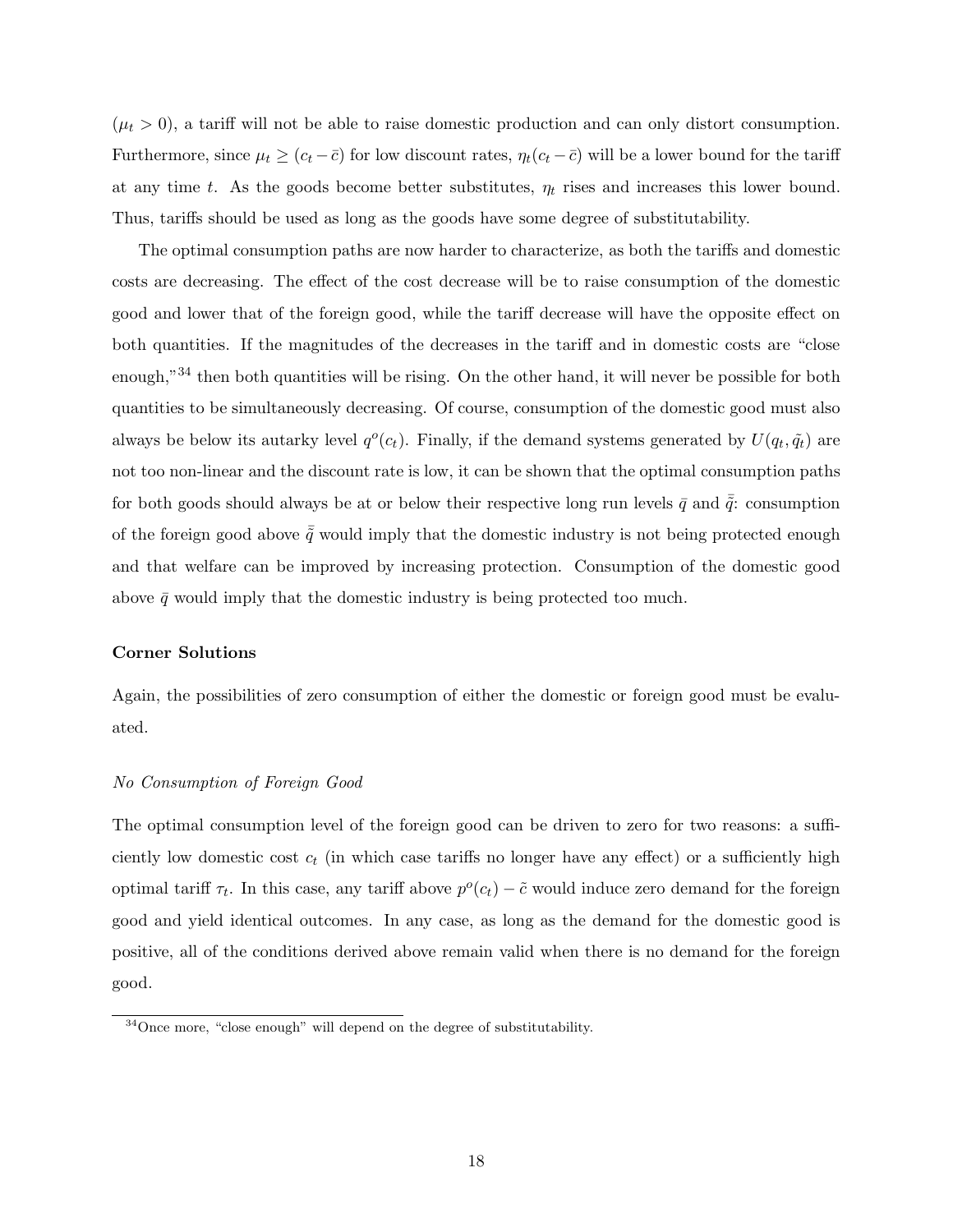#### *No Consumption of Domestic Good*

As was true when subsidies were feasible, the only possibility of no domestic production (at any time t) occurs when the domestic good is never produced. Again, the first order conditions for this solution require that the value of cumulative production and the tariff be zero everywhere. Consumption of the foreign good will then be constant at  $q^o(\tilde{c})$ . These consumption paths will be feasible and satisfy the first order conditions as long as the initial domestic cost is high enough to preclude domestic demand under no intervention  $(c_o \geq p^o(\tilde{c}))$ . In these cases, the social planner refuses to protect the domestic industry. Once again, if  $\bar{c} \geq p^o(\tilde{c})$ , this scenario will be the only solution satisfying the first order conditions. Also, as previously noted, if the initial domestic cost is above the absolute choke price, then no tariff level can induce consumption of the domestic good and the only possibility is to consume only the foreign good. Without subsidies, domestic production can not be induced, even in situations where large potential welfare gains are at stake.

#### **The Mill-Bastable Test**

Once again, there will be ranges for both the initial domestic cost and its lower bound where the no-intervention solution and the optimal tariff solution both satisfy the first order conditions. This will happen when  $\bar{c} < p^o(\tilde{c})$  and  $p^o(\tilde{c}) \leq c_o < P^o$ : the initial cost is high enough to preclude domestic demand without protection but not so high as too make protection ineffective. In these cases, the social planner must again apply the Mill-Bastable Test and compare cumulative welfare under the two scenarios.

#### *Total Welfare Over the Learning Period*

In this section, I again assume that the discount rate is negligible with the same disclaimers (see note 28). Thus, when the domestic industry is protected, the social planner chooses the optimal tariffs to maximize total welfare over the planning period:

$$
\max_{(q_t, \tilde{q_t}) \in \mathcal{F}_t} TW = \max_{(q_t, \tilde{q}_t) \in \mathcal{F}_t} \int_0^T \overline{w}(q_t, \tilde{q}_t) dt - FLC
$$

where  $\mathcal{F}_t$  is the (restricted) set of consumption pairs  $(q_t, \tilde{q}_t)$  such that  $U_q(q_t, \tilde{q}_t) = c_t$ . As previously noted, the unrestricted maximand of  $\overline{w}(.,.)$ ,  $(\overline{q}, \overline{\hat{q}})$ , will not be in  $\mathcal{F}_t$  as long as  $c_t$  is above  $\overline{c}$  (unless the domestic and foreign good are perfect substitutes):  $\overline{w}(q_t, \tilde{q}_t)$  will always be below  $\overline{W}$  until learning ceases. It can further be shown that  $\overline{w}(q_t, \tilde{q}_t)$  will always be increasing along the optimal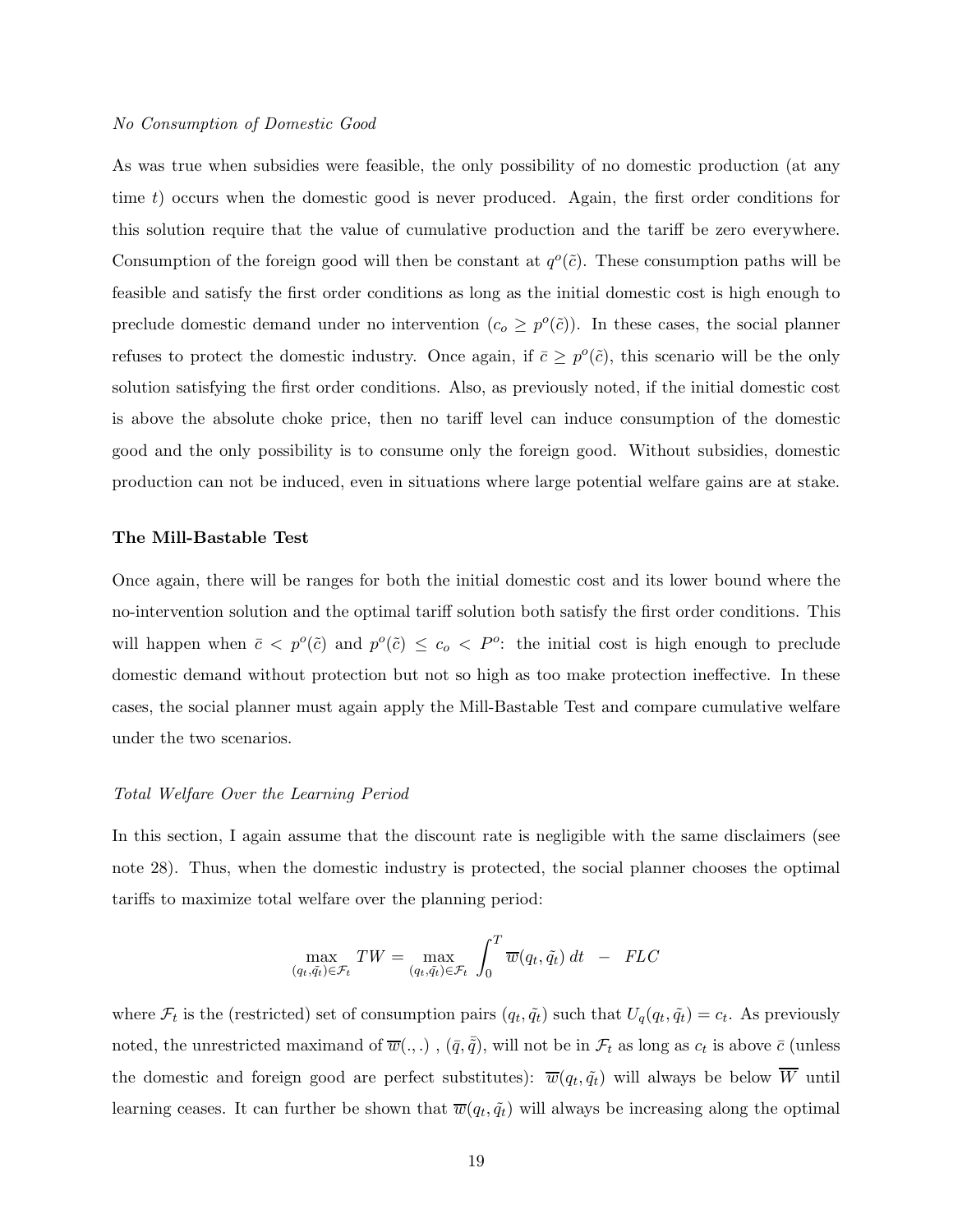path, reaching  $\overline{W}$  at  $\overline{t}^*$  when learning ceases. Nevertheless, since it would always be possible to attain  $W^o$ , the optimal consumption paths  $(q_t^*, \tilde{q_t}^*)$  must satisfy:

$$
T \cdot W^o \leq \int_0^T \overline{w}(q_t^*, \tilde{q}_t^*) dt \leq T \cdot \overline{W}
$$
\n(11)

#### *Comparative Statics*

Inequality (11) indicates that the decision to protect the infant industry with tariffs involves the same tradeoffs as the previous choice when subsidies were feasible: higher welfare gains from protection must be weighed against the fixed learning cost. Of course, protection will never be as valuable since the welfare gains will be lower and the learning cost is unchanged. This means that there will be a range of situations where subsidy protection is optimal but tariff protection (even when possible) is not.

The previously derived comparative statics involving the domestic cost bounds and the learning curve will be similar since these affect the fixed learning cost in an identical way. Similarly, an increase in the length of the planning horizon  $T$  will again favor the protection alternative. The degree of substitutability will be the only exogenous parameter that affects this tradeoff differently. When subsidies were possible, a decrease in the degree of substitutability always increased the relative merits of subsidization against no-intervention. Without subsidies, a similar decrease in substitutability will have two opposite effects: it will increase the potential welfare benefits of protection by increasing the difference between  $\overline{W}$  and  $W^o$ , but it will also simultaneously reduce the effectiveness of tariff protection.

### **7 Fixed Tariffs and Quotas**

In this section, I continue to assume that subsidization is infeasible. I further assume, due either to political constraints or to adjustment costs, that changing the level of a tariff or quota over time is costly. I initially assume that these costs are high enough that the social planner is constrained to pick only one tariff or quota level for the entire planning period.<sup>35</sup> Given the competitive industry structure, a quota will be equivalent to a tariff at any point in time, though the value of this equivalent tariff will be changing through time when the value of the quota is fixed. A fixed quota

 $35$ This assumption on the large size of the adjustment cost is initially used for simplicity and will subsequently be relaxed. The qualitative results rely only on the presence of some non-negligible adjustment cost. The possibility of indexing the tariff to the current cost conditions is addressed in a later section.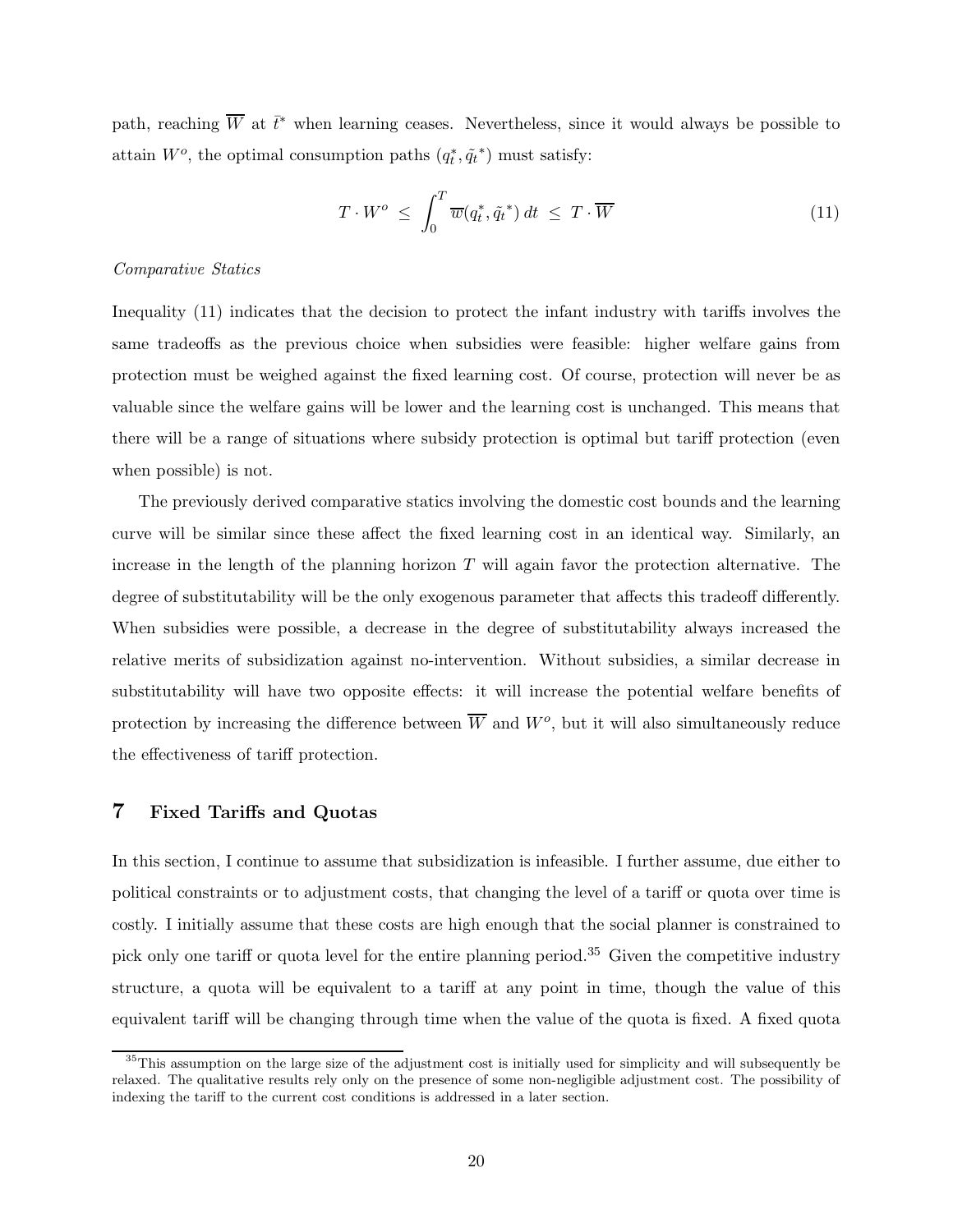and fixed tariff will thus clearly have different dynamic properties, though both cases are subsumed in the previous section dealing with flexible tariffs.

Given these added restrictions on the use of trade instruments, the social planner must choose a trade instrument (quota or tariff), as well as determine its optimal level. Since this level remains fixed, these two choices will completely determine the consumption paths throughout the entire planning period. The set of feasible consumption pairs  $\mathcal{F}_t$  is thus reduced to a set of trajectories indexed by the choice of instrument and its level. Of course, the social planner can also choose not to protect the infant industry. In this case, the domestic industry would still produce (and learning would occur) if the initial cost was low enough  $(c_0 < p^o(\tilde{c}))$ . I initially assume that this is the case in order to eliminate the possibility of no domestic production and learning.

Given these trade policy flexibility restrictions and the previous analysis of the optimal flexible tariff, the intuition for the superiority of the quota over the tariff is straightforward. A natural choice of quota level would be the long run consumption level of the foreign good  $\bar{q}$ . This fixed quota will generate a path over time for the equivalent tariff path that decreases throughout the learning period and remains at zero right after learning ceases: this is a good first approximation to the optimal flexible tariff path. On the other hand, the problems with a fixed tariff are also clear: any fixed tariff will either not offer enough protection early in the learning phase, or will have to protect too much later at the end of the learning phase. In fact, any positive fixed tariff will necessarily protect too much after learning ceases when no protection is optimal. This tariff will then induce consumption distortions from that point on, until the end of the planning period. These motivations for the superiority of the quota remain valid when discounting is introduced and for any type of utility function  $U(q_t, \tilde{q}_t)$ . In the following section, I show how the fixed quota dominates a fixed tariff for the case of negligible discounting and quadratic utility.<sup>36</sup>

#### **Tariff versus Quota**

Given that the domestic industry produces and learning occurs, the same fixed learning cost will be incurred and any two scenarios can be evaluated by comparing the accumulated welfare flows of  $\overline{w}(q_t, \tilde{q}_t)$ , or  $\int_0^T \overline{w}(q_t, \tilde{q}_t) dt$ , generated by each scenario. In order to do this, certain properties of  $\overline{w}(q_t, \tilde{q}_t) = U(q_t, \tilde{q}_t) - \overline{c}q_t - \tilde{c}\tilde{q}_t$  will be needed.

 $36$ The appendix addresses the modeling of more general functional forms for utility and non-negligible discounting.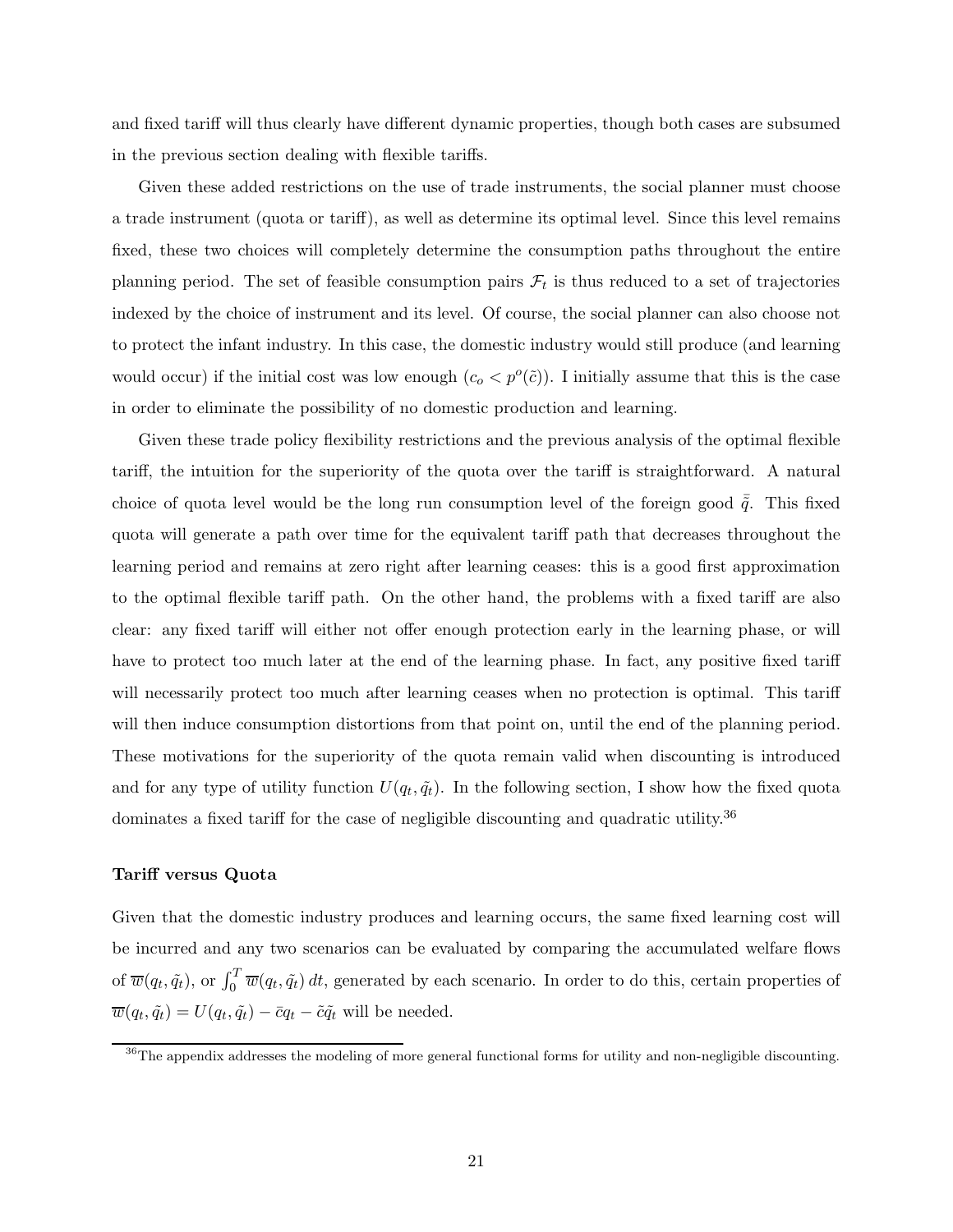## *Properties of*  $\overline{w}(q_t, \tilde{q}_t)$

Define  $\overline{w}*(p_t, \tilde{p}_t)$  to be the welfare flow measured as a function of prices instead of quantities:  $\overline{w}^*(p_t, \tilde{p}_t) = \overline{w}(q(p_t, \tilde{p}_t), \tilde{q}(p_t, \tilde{p}_t)).$  Since no subsidies are possible, the domestic price will be fixed at the current domestic cost  $c_t$ . Given  $c_t$ , an incremental change in the tariff affects this welfare flow in the following way:

$$
\frac{\partial \overline{w}^*(c_t, \tilde{c} + \tau)}{\partial \tau} = U_q \frac{\partial q}{\partial \tilde{p}} - \bar{c} \frac{\partial q}{\partial \tilde{p}} + U_{\tilde{q}} \frac{\partial \tilde{q}}{\partial \tilde{p}} - \tilde{c} \frac{\partial \tilde{q}}{\partial \tilde{p}}
$$

$$
= (c_t - \bar{c}) \frac{\partial q}{\partial \tilde{p}} + \tau \frac{\partial \tilde{q}}{\partial \tilde{p}}
$$

$$
= (c_t - \bar{c}) \frac{\partial \tilde{q}}{\partial p} + \tau \frac{\partial \tilde{q}}{\partial \tilde{p}}.
$$
(12)

With quadratic utility, the demand function  $\tilde{q}(.,.)$  will also be linear in both its arguments and  $\frac{\partial \overline{w}^*(c_t,\tilde{c}+\tau)}{\partial \tau}$  will be a linear function of the tariff. Define  $\tau^*(c_t)$  as the tariff level that maximizes  $\overline{w}^*(c_t, \tilde{c} + \tau)$  given  $c_t$ :<sup>37</sup>

$$
\tau^*(c_t) = \frac{-\frac{\partial \tilde{q}}{\partial p}}{\frac{\partial \tilde{q}}{\partial \tilde{p}}}(c_t - \bar{c}) = \frac{U_{q\tilde{q}}}{U_{qq}}(c_t - \bar{c}).
$$

 $\overline{w}*(c_t, \tilde{c} + \tau)$  will initially increase as  $\tau$  increases from zero, reaching a maximum when  $\tau = \tau^*(c_t)$ , and then will decrease as the tariff increases past  $\tau^*(c_t)$ . Using the envelope theorem, it can further be shown that the maximized welfare flow  $\overline{w}^*(c_t, \tilde{c} + \tau^*(c_t))$  increases as the domestic cost  $c_t$  decreases.<sup>38</sup> Furthermore, since  $\tilde{q}(.,.)$  is linear in both its arguments, (12) can be written as:

$$
\frac{\partial \overline{w}^*(c_t, \tilde{c} + \tau)}{\partial \tau} = (c_t - \bar{c}) \frac{\partial \tilde{q}}{\partial p} + \tau \frac{\partial \tilde{q}}{\partial \tilde{p}}
$$

$$
= \tilde{q}(c_t, \tilde{c} + \tau) - \tilde{q}(\bar{c}, \tilde{c})
$$

$$
= \tilde{q}(c_t, \tilde{c} + \tau) - \bar{\tilde{q}}.
$$

This derivative will be zero when consumption of the foreign good is equal to  $\bar{q}$ . Thus, given any level of domestic cost  $c_t$ , the tariff that maximizes the welfare flow  $\overline{w}^*(c_t, \tilde{c} + \tau)$ ,  $\tau^*(c_t)$ , is precisely the tariff that induces consumption of the foreign good at its long run level  $\bar{\tilde{q}}$ . The maximum value of this welfare flow when the foreign quantity remains fixed at  $\bar{\tilde{q}}$  will then increase as  $c_t$  decreases.

<sup>&</sup>lt;sup>37</sup>When  $U(.,.)$  is quadratic,  $\overline{w}^*(c_t, \tilde{c}+\tau)$  will be a globally concave second order polynomial in  $\tau$ , assuring that the first order condition identifies the unique maximand.

 $\frac{\partial \overline{w}^*(c_t, \tilde{c} + \tau^*(c_t))}{\partial c_t} = \frac{c_t - \bar{c}}{U_{qq}} \leq 0$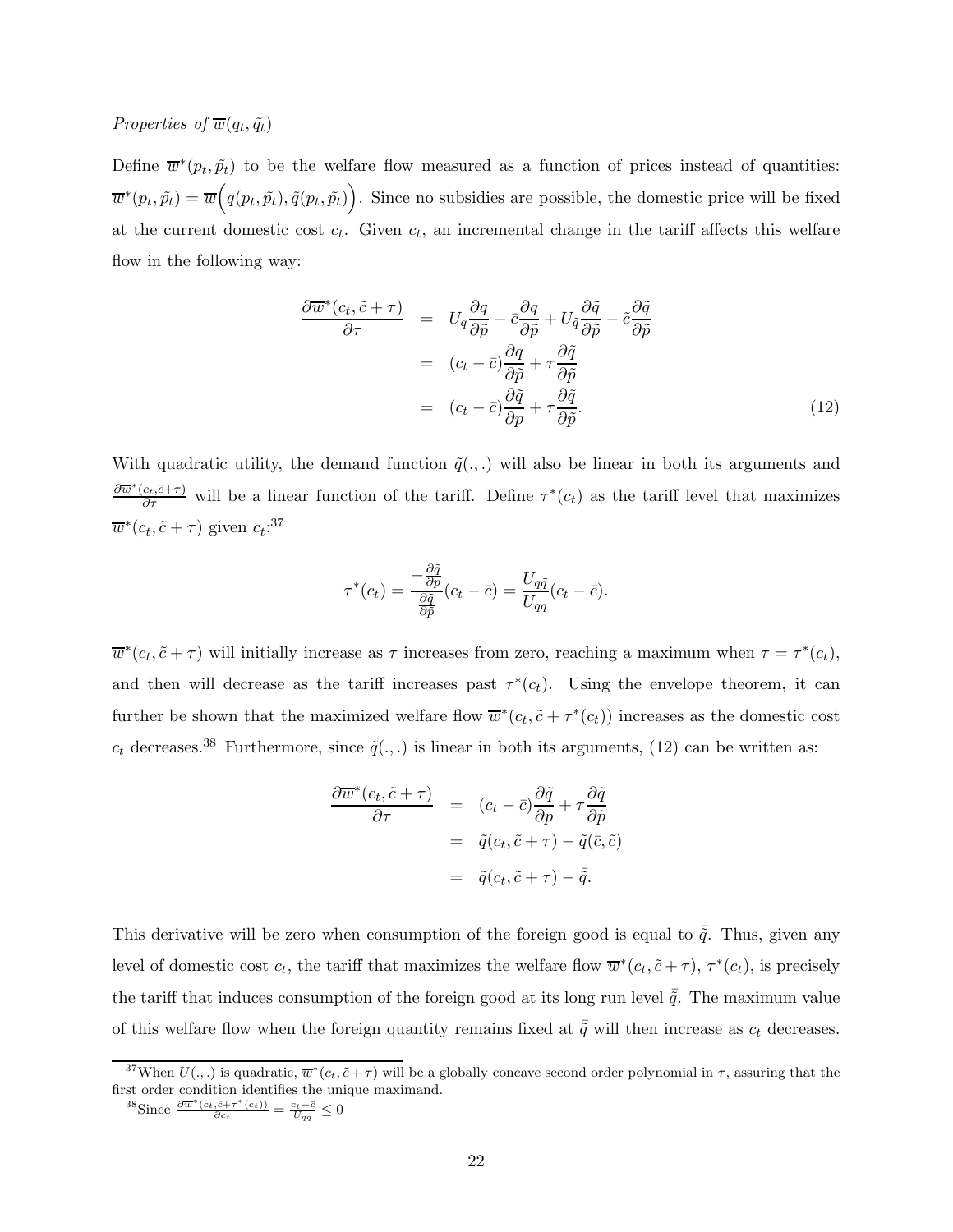#### *Welfare Comparisons*

The intuitive advantages of the fixed quota at  $\bar{q}$  were previously discussed. I now show that this fixed quota must yield higher total welfare than any small fixed tariff (including the case of free trade). I then consider the case of an arbitrarily large fixed tariff and show that it will also always be dominated by an appropriately chosen fixed quota (which, in turn, may yield better or worse welfare outcomes than the fixed quota at  $\tilde{q}$ ).

Define  $c_t^Q$ ,  $Q_t^Q$ , and  $\tau_t^Q$  as, respectively, the domestic cost, cumulative production, and equivalent tariff at any time t generated by the quota set at  $\bar{q}$ . Further define  $\bar{t}^{\mathcal{Q}}$  as the time when learning ceases under this quota  $(Q_t^{\mathcal{Q}} = \overline{Q}$  at  $\overline{t}^{\mathcal{Q}})$ . Similarly, define  $c_t^{\tau}$ ,  $Q_t^{\tau}$ , and  $\overline{t}^{\tau}$  as the domestic cost, cumulative production, and end learning time for any fixed tariff  $\tau$ . I initially assume that the tariff is low enough that its associated learning phase extends past the learning phase associated with the quota  $(\bar{t}^{\tau} \geq \bar{t}^{\mathcal{Q}})$ . This will imply  $c_t^{\tau} \geq c_t^{\mathcal{Q}}$  at all times.<sup>39</sup> For any such tariff  $\tau$ , the generated welfare flow  $\overline{w}^*(c_t^{\tau}, \tilde{c} + \tau)$  will *always* be below the welfare flow  $\overline{w}^*(c_t^2, \tilde{c} + \tau_t^2)$  generated by the quota: even if  $c_t^{\mathcal{Q}}$  was higher and equal to  $c_t^{\tau}$ , then the welfare flow under the quota would be higher since it is a maximum for any tariff level at that cost. Furthermore, since  $c_t^{\mathcal{Q}}$  is in fact lower, the welfare flow from the quota at this maximum will be even higher:

$$
\overline{w}^*(c_t^{\tau}, \tilde{c} + \tau) \leq \overline{w}^*(c_t^{\tau}, \tilde{c} + \tau^*(c_t^{\tau})) \leq \overline{w}^*(c_t^{\mathcal{Q}}, \tilde{c} + \tau_t^{\mathcal{Q}}).
$$

Over the entire planning period, the difference in total welfare between the quota and the tariff will be given by:

$$
TW^{\mathcal{Q}} - TW^{\tau} = \int_0^T \overline{w}^*(c_t^{\mathcal{Q}}, \tilde{c} + \tau_t^{\mathcal{Q}}) - \overline{w}^*(c_t^{\tau}, \tilde{c} + \tau) dt,
$$

which will definitely be positive and can be quite large since the integrand will always be nonnegative.<sup>40</sup>

Finally, there still is the possibility that the welfare flow from a fixed tariff is above the welfare flow from the quota at a point in time when the domestic cost under the tariff is significantly below the domestic cost under the quota. Of course, a high fixed tariff will be required in order to generate

<sup>&</sup>lt;sup>39</sup>This is due to the fact that the cumulative production paths  $Q_t^{\mathcal{Q}}$  and  $Q_t^{\tau}$  can cross at only one point in time.  $Q_t^{\mathcal{Q}}$  must be above  $Q_t^{\tau}$  before they cross which can only happen, by assumption, aft  $c_t^{\mathcal{Q}}$  will be below  $c_t^{\tau}$ . After  $\bar{t}^{\mathcal{Q}}, c_t^{\mathcal{Q}}$  will have attained the lower bound cost  $\bar{c}$ .<br><sup>40</sup>The welfare flows can be equal only for the case of a zero fixed tariff and only after learning under

ceases.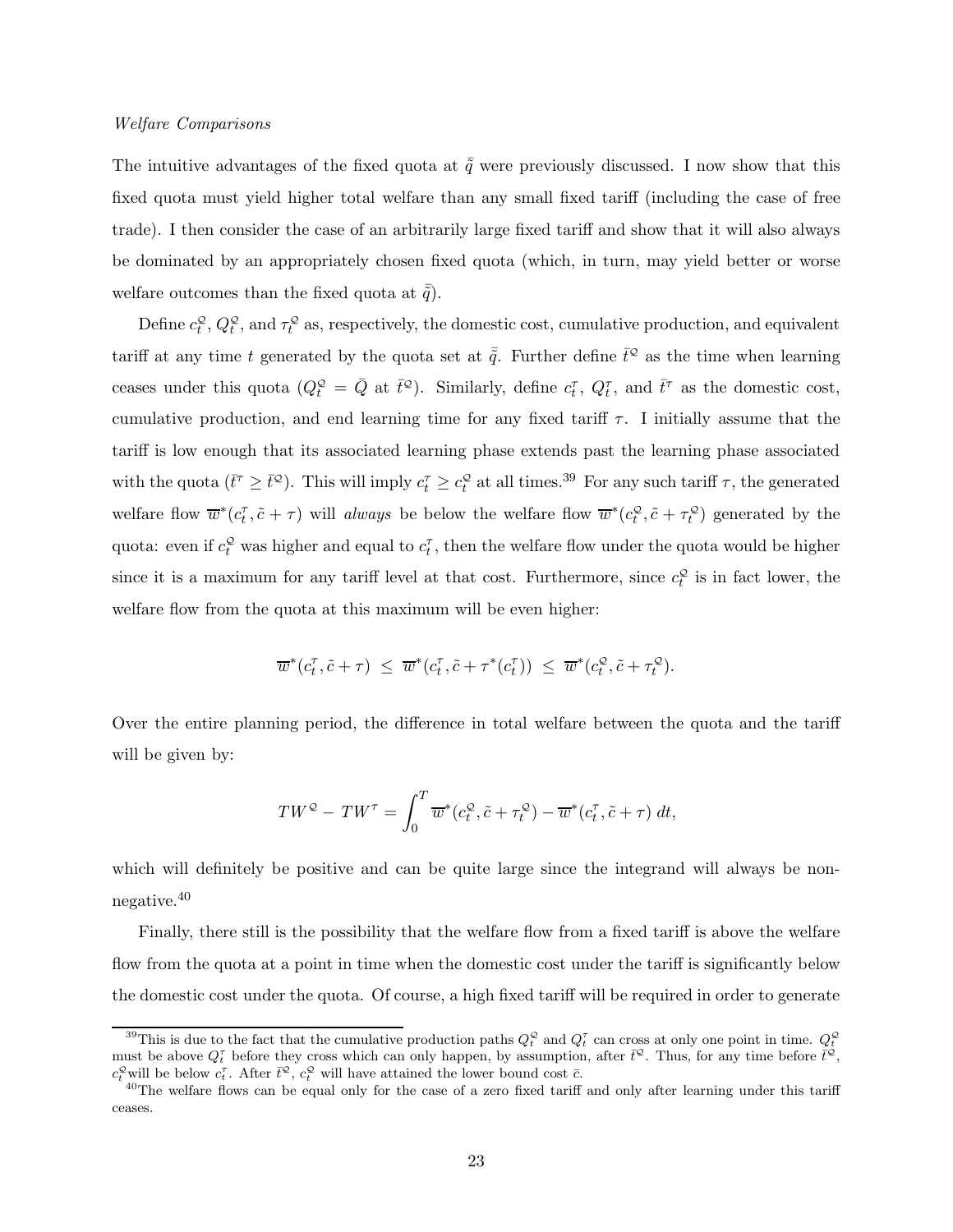this cost difference. This high tariff would be very unlikely to generate higher total welfare over the entire planning period since it would also entail very high levels of distortion later in the learning phase until the end of the planning period. In this unusual case, the high fixed tariff might yield higher total welfare than the fixed quota at  $\tilde{\tilde{q}}$  but would nevertheless still be dominated by a lower (more restrictive) fixed quota set below  $\tilde{\tilde{q}}$ . In the appendix, it is shown that a fixed quota that generates a learning phase equal in length to that of an arbitrary fixed tariff always yields higher total welfare (both during the learning phase and after) than the tariff.

#### *Small Adjustment Costs*

As the exogenous adjustment costs decrease, the social planner can consider changing the level of the trade instrument (tariff or quota) during the planning period. The latter would then be partitioned into smaller periods within which the trade instrument would be fixed. The number of partitions would increase as the adjustment costs fall. In the case of a tariff, the fixed tariff levels over each successive partition would decrease. The last partition would have a zero tariff and extend from the end of the learning phase to the end of the planning period. The number and timing of partitions along with their associated tariff levels would be endogenously determined by the planner as a function of the adjustment costs. In the limit, as the adjustment costs drop to zero, the time path of the optimal tariff will coincide with the optimal flexible tariff path that was previously derived.

In order to evaluate the choice of trade instruments, I assume that the adjustment costs depend only on the number of times the level of the trade instrument is changed. If the chosen trade instrument is a quota, then the optimal policy will similarly involve a partition of the planning period into segments with fixed quota levels. Although the number and timing of the partitions will be different than those chosen under the tariffs, it will nevertheless be possible to compare total welfare levels under the two types of trade instruments. The quotas will continue to dominate the tariffs, again yielding higher total welfare outcomes.

This dominance is driven by a simple consideration: given any individual partition of the planning period and any fixed tariff level within that partition, a fixed quota that generates the same amount of cumulative production as the tariff during this same partition must also yield higher total welfare over this period.<sup>41</sup> Thus, the outcome of the optimal tariff policy can be

<sup>&</sup>lt;sup>41</sup>See the appendix for a proof.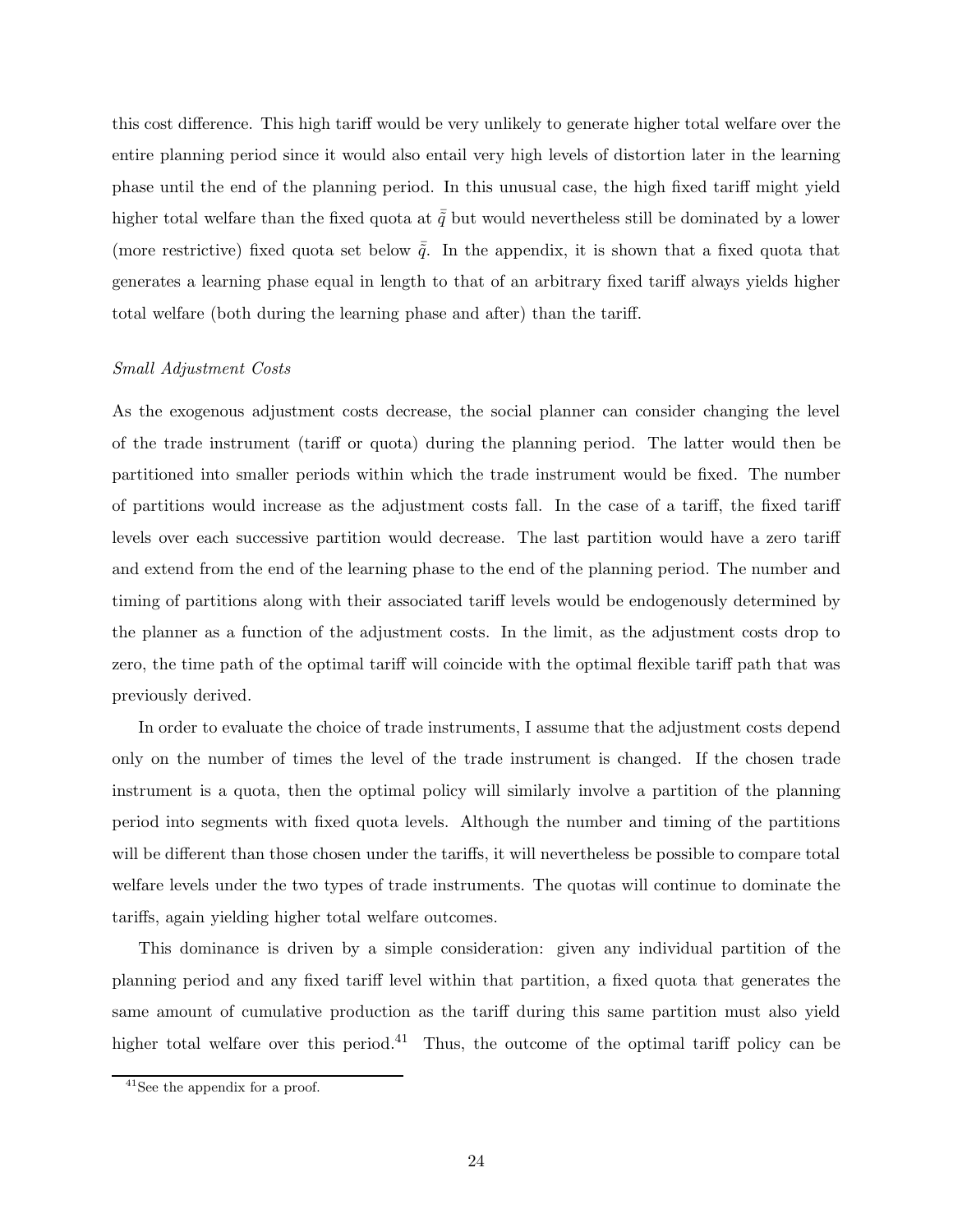easily compared to a quota policy that uses the same partitions and induces the same amount of cumulative domestic production over each separate partition (the fixed quota levels over each partition are set in order to maintain this equality). This quota policy will clearly dominate the optimal tariff policy as it will yield higher total welfare in every partition while incurring the same amount of adjustment costs.<sup>42</sup> The optimal quota policy will yield even further gains as the planner optimally chooses the number and timing of partitions for the quota.

#### *The Mill-Bastable Test*

If we now consider the cases where the initial cost is high enough to preclude demand for the domestic good under free trade, then the option of no protection (and thus no domestic production) is potentially optimal. Once again, the social planner needs to trade off the welfare flow benefits of protection against the fixed learning cost. These tradeoffs will be similar to the case of the fully flexible tariff, except that the welfare flow benefits will be lower as they are additionally traded-off against the adjustment costs.

## **8 Additional Advantages of the Quota**

When the high initial domestic cost precludes demand for the domestic good under no protection and the planning period extends significantly past the end of the learning phase, then the choice of protection with the fixed quota (at  $\bar{\tilde{q}}$ ) will clearly be preferred to no protection: the fixed learning cost can be repaid, not only by higher welfare flows during the learning phase, but also by the welfare flows at the unrestricted maximum of  $\overline{W}$  which will accrue from the end of the learning phase until the end of the planning period. If the adjustment costs are also high and preclude changing the level of the trade instrument, then the fixed tariff will offer a terrible alternative to the fixed quota: in order to induce initial production of the domestic good, the tariff would have to be set at a very high level comparable to the level of the initial equivalent tariff associated with the quota. Once learning progresses, this high tariff will create ever increasing distortions. When learning ceases, this high level of distortion (which will generate a welfare flow far below  $\overline{W}$ ) will continue until the end of the planning period.

This considerable difference between the welfare effects of the quota and tariff could potentially outweigh any amount of revenue loss due to practical considerations involved with the administra-

<sup>&</sup>lt;sup>42</sup>The domestic cost at the beginning and end of every partition will be the same under both policies since the same amount of cumulative production occurs over each partition.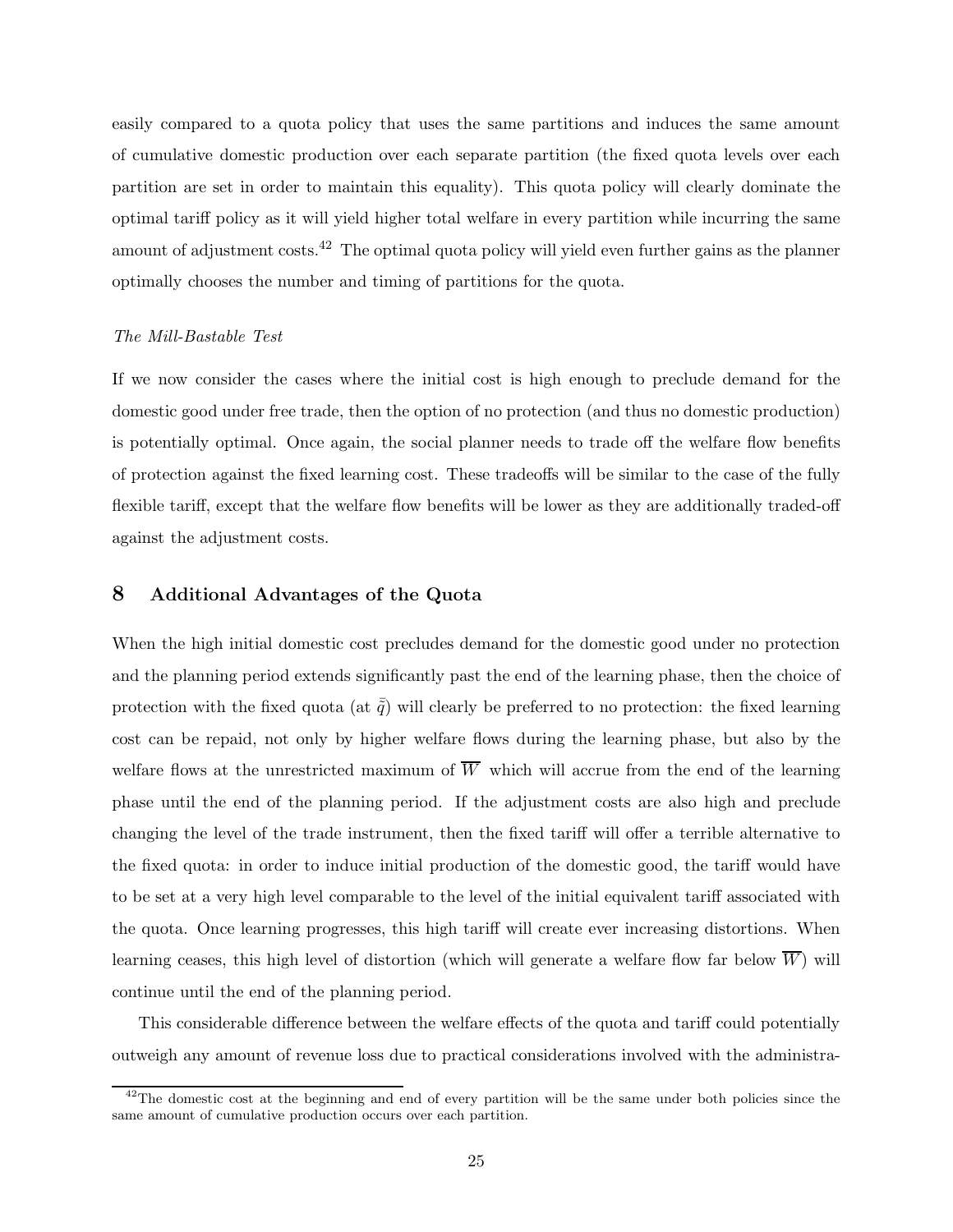tion of a quota. Thus, even a voluntary export restraint (assuming that the domestic country's transfer of revenue to foreign suppliers is not politically necessary to enact the restraint) could yield higher welfare gains to the domestic country than any fixed tariff alternative.

Although a fixed subsidy instrument is not formally modeled in this paper, it is also clearly possible for the fixed quota to yield higher welfare gains than an optimally chosen fixed subsidy. Even though the subsidy does not generate any consumption distortions of the foreign good (as do the quota and tariff), the rigidity of the subsidy would nevertheless create the same types of problems as those mentioned for the tariff: a fixed subsidy will either not protect the infant industry enough early in the learning phase, or it will protect it too much later on.

Finally, the fixed quota will exhibit one other advantage to policy makers over both the tariffs and subsidies, even when these were fully flexible: a lower information requirement for implementation. In order to calculate the long run consumption level of the foreign good  $\bar{\tilde{q}}$  (and hence the optimal fixed quota), a policy maker only needs information on the foreign cost, the lower bound domestic cost, and demand conditions. In particular, no information on the shape of the learning curve (including its duration) is required. On the other hand, the setting of the optimal subsidies (when feasible) or tariffs, even when these instruments are fully flexible, requires this learning curve information. The learning curve may be known to the firms and not to the policy maker, in which case the firms would have a strong incentive to distort any current and future cost information collected by the government.<sup>43</sup> Furthermore, the learning curve may also have a stochastic element that is also unknown to the firms. Although the uncertainty is not formally modeled in this paper, the presence of learning curve uncertainty can only reduce the effectiveness of the optimal subsidies or tariffs while it does not affect the performance of the optimal quota.<sup>44</sup>

## **9 Conclusion**

This paper has focused on the practical considerations involved in policy decisions for infant industry protection. A policy maker first wants to make sure that a candidate industry only needs temporary protection and that this protection will generate higher cumulative benefits than costs. The paper

<sup>&</sup>lt;sup>43</sup>This problem was studied in Dinopoulos, Lewis and Sappington (1995). Their results show that the presence of asymmetric learning curve information between firms and the government may preclude protection that would have been optimal under symmetric information. In general, even asymmetric information about current costs (and not future costs) may prevent the government from enacting trade policies which would index the tariff or subsidy to the difference between current and lower bound cost.

<sup>&</sup>lt;sup>44</sup>I am assuming uncertainty about the shape and duration of the learning curve, and not uncertainty about the lower bound cost, which *would* affect the design of the optimal quota.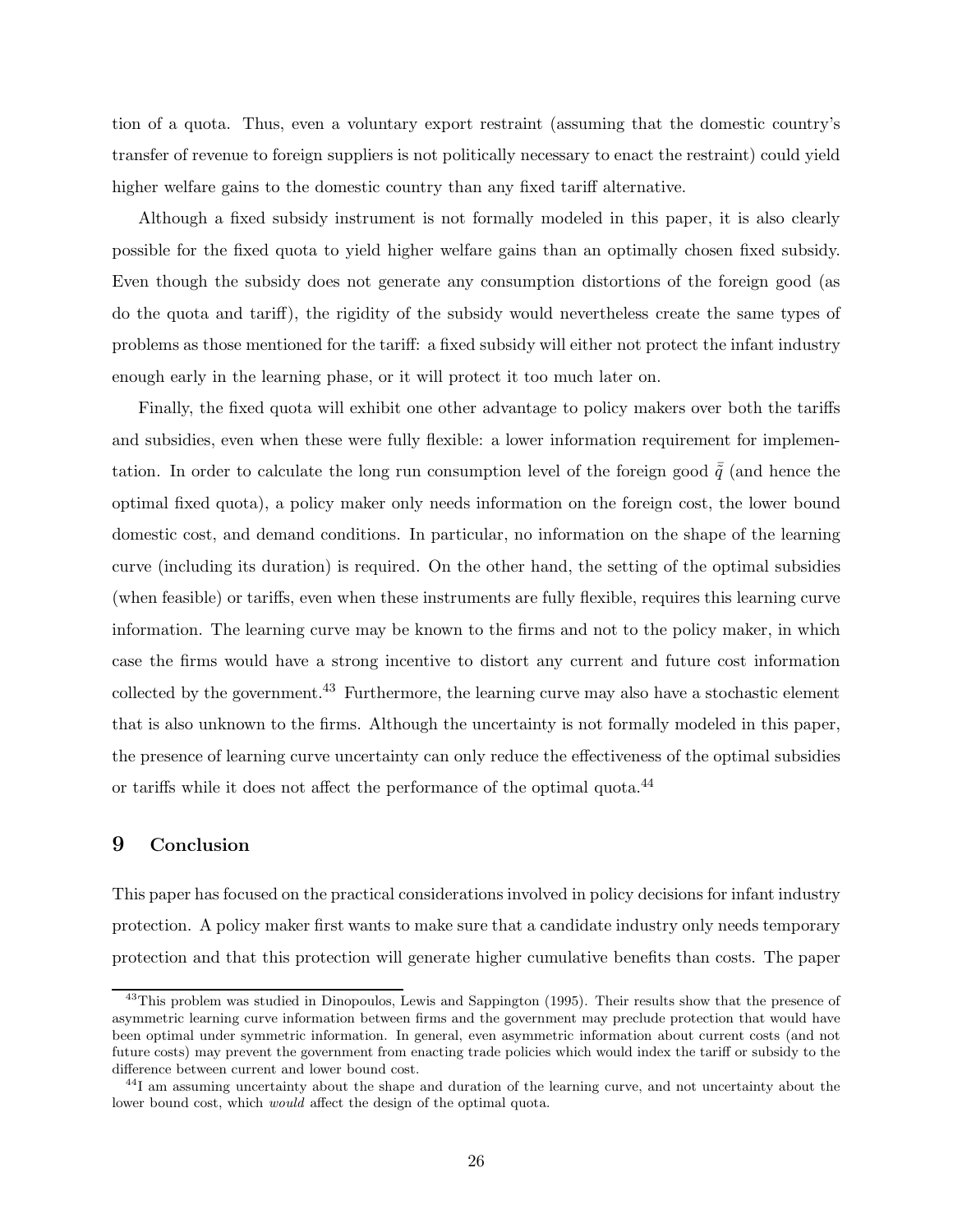shows how this Mill-Bastable Test can be re-formulated in a way that makes it easier to apply (when the effects of discounting are negligible): the cumulative costs can be approximated by a fixed learning cost that only depends on the learning curve. If the uses of different policy instruments meet the conditions of the Mill-Bastable Test, the policy maker must then choose the optimal policy instrument for protection. The paper shows how limitations on the instrument's flexibility over time strongly affect this choice. Ideally, the policy maker wants to decrease the level of protection as learning progresses and eliminate protection once learning has ceased. Subsidies or tariffs need to be constantly lowered over time to produce this effect; these adjustments may not be feasible in practice. A fixed quota, on the other hand, automatically reduces its level of protection as domestic costs fall. The fixed quota can also be chosen so as to become non-binding once learning ceases. These characteristics endow the quota with advantages over the tariff and subsidy. Any uncertainty concerning the learning curve re-enforces these advantages.

The quota, however, also has some well known drawbacks vis-a-vis the tariff or subsidy. Quotas, even when their rights are auctioned, typically generate less revenue than comparable tariffs. They also, like tariffs, distort consumption decisions whereas domestic production subsidies do not. This paper does not intend to minimize these drawbacks but rather emphasizes the quota's particular advantages that specifically pertain to infant industry protection. The paper shows how, in this context, the advantages of the quota (especially over the tariff) are quite significant and can realistically outweigh these better known disadvantages. This paper does not intend to defend the use of quantity restrictions for infant industry protection as necessarily sound economic policy. Instead, this paper suggests that the use of these quantity restrictions is less distorting than has been previously considered and that it may be, in some specific cases, the outcome of welfare maximizing behavior by the government. Furthermore, recommendations for future infant industry policies must also consider the problems that costly policy adjustments and learning curve uncertainty create for tariffs and subsidies. In certain cases, a policy maker will be confident that the industry's cost will drop over time but will be equally confident that any protection policy, once implemented, will be hard or impossible to repeal. In these cases, a quota will offer an attractive policy instrument that will ensure that the protection it provides will be temporary and will decrease with the changing domestic costs.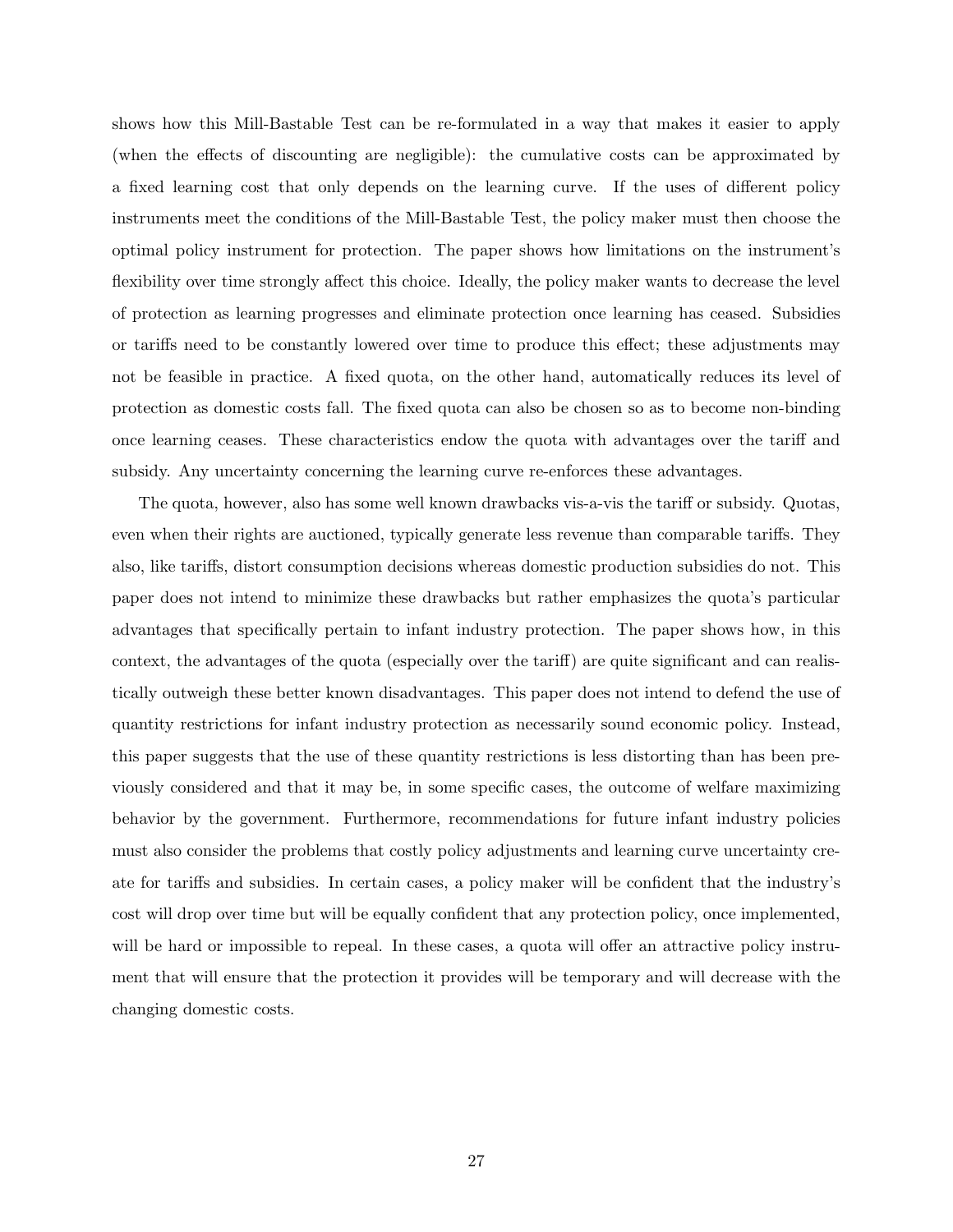## **Appendix**

## **A The Effects of Discounting on Total Welfare Comparisons**

Some derivations in this paper assumed a negligible discount rate in order to simplify the comparison of total welfare levels under different policy scenarios. Given any of the trade instrument restrictions considered in this paper, an increase in the exogenous discount rate will affect the optimal protection levels by making protection less valuable.<sup>45</sup> On the other hand, any reasonably low discount rate will not affect any of the total welfare comparisons derived earlier.

When the effects of discounting can not be ignored, total welfare *TW* over the planning period can still be decomposed into the accumulated welfare flows  $\overline{w}(q_t, \tilde{q}_t)$  and the fixed learning cost *FLC* in the following way:

$$
TW = \int_0^T e^{-\rho t} W_t dt
$$
  
\n
$$
= \int_0^T e^{-\rho t} \left[ U(q_t, \tilde{q}_t) - \bar{c}q_t - \tilde{c}\tilde{q}_t \right] dt - \int_0^{\tilde{t}^*} e^{-\rho t} \left[ (c_t - \bar{c})q_t \right] dt
$$
  
\n
$$
= \int_0^T e^{-\rho t} \left[ U(q_t, \tilde{q}_t) - \bar{c}q_t - \tilde{c}\tilde{q}_t \right] dt - \alpha \cdot \int_0^{\bar{Q}} (c(Q) - \bar{c}) dQ
$$
  
\n
$$
= \int_0^T e^{-\rho t} \overline{w}(q_t, \tilde{q}_t) dt - \alpha \cdot FLC,
$$

where  $(q_t, \tilde{q}_t)$  is any consumption path such that learning occurs and ends at a time  $\bar{t}^*$  before the end of the planning period T, and  $\alpha$  is some number between  $e^{-\rho \bar{t}^*}$  and 1.<sup>46</sup> Similarly, when the domestic good is not produced, total welfare would then be written:

$$
TW^o = \int_0^T e^{-\rho t} \overline{w}(0, q^o(\tilde{c})) dt = \int_0^T e^{-\rho t} W^o dt.
$$

#### **Optimal Protection Versus no Protection**

Given a positive level of domestic production, let  $(q_t^*, \tilde{q}_t^*)$  be the optimal consumption paths under protection (the trade instruments used to protect may be restricted in the ways previously discussed.) The decision to protect the domestic industry then depends on the comparison of the total welfare levels  $TW^* = \int_0^T e^{-\rho t} \ \overline{w}(q_t^*, \tilde{q}_t^*) dt - \alpha \cdot FLC$  and  $TW^o = \int_0^T e^{-\rho t} W^o dt$ . Higher welfare flows  $\overline{w}(q_t^*, \tilde{q}_t^*) \geq W^o$  must again be weighed against the learning cost  $\alpha \cdot FLC$ .

<sup>45</sup>As the discount rate approaches infinity, no protection would always be optimal.

 $^{46}\alpha$  will depend on both the discount rate  $\rho$  and the consumption paths  $(q_t, \tilde{q}_t)$ .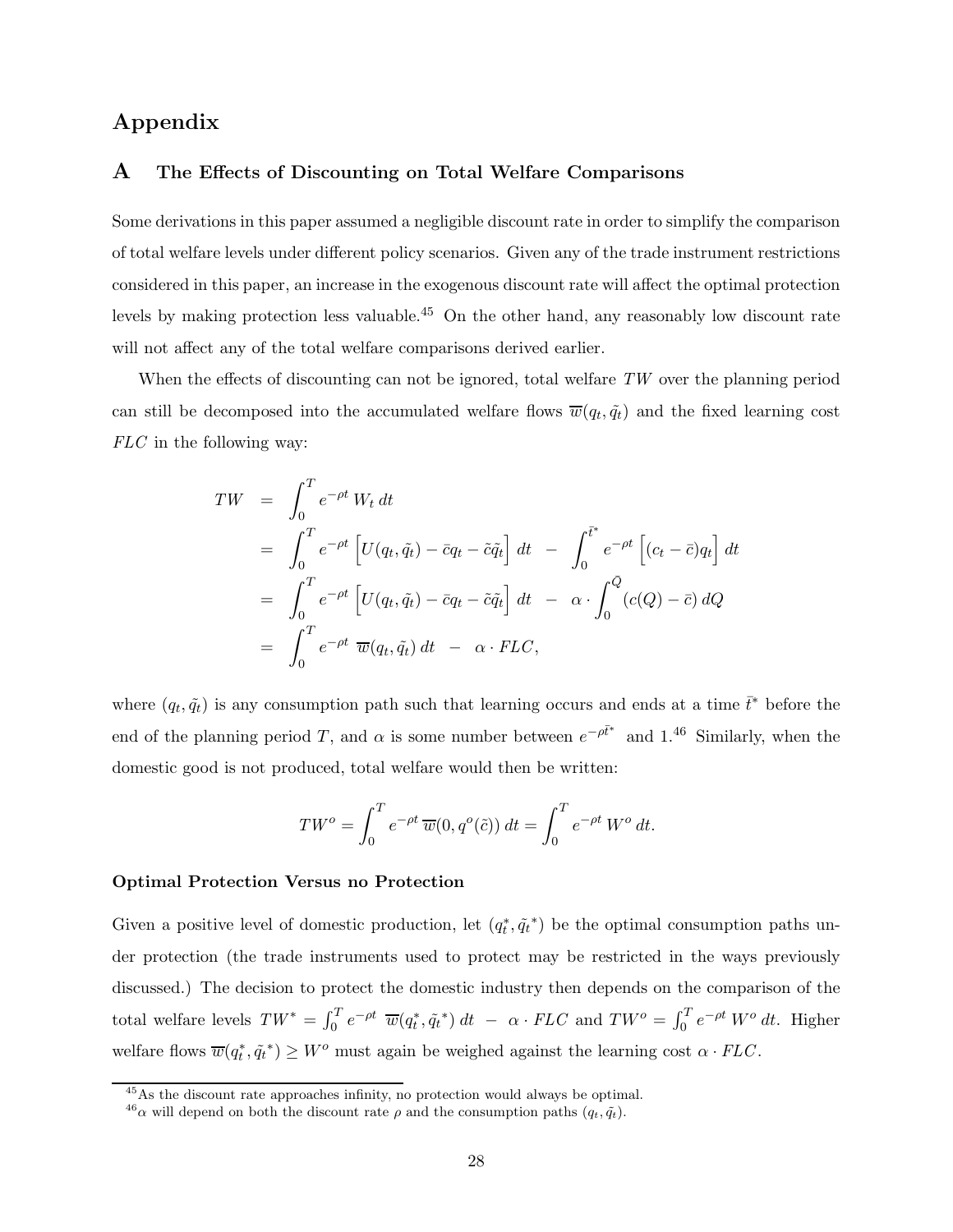Comparative statics involving the level of product differentiation will affect the difference between  $\overline{w}(q_t^*, \tilde{q}_t^*)$  and  $W^o$  in the same way as was previously derived. Since this comparison involves the flows at each point in time, the discounting of these flows will not affect the comparisons. Similarly, comparative statics involving the domestic cost bounds and shape of the learning curve will affect *FLC* in an identical way as was previously derived. The only problem will be that these comparative statics will also affect the level of  $\alpha$ . Given a small discount rate and a relatively short learning phase, this change in  $\alpha$  will be dominated by the changes in the welfare flows or the learning cost *FLC*. Thus, the effects of product differentiation, the length of the planning period, cost bounds, and shape of the learning curve on the choice to protect the infant industry will remain unchanged under any reasonable discounting.

#### **Fixed Tariff Versus Fixed Quota**

It was shown earlier that, given certain conditions on the shape of the utility function and the shape of the learning curve, the welfare flow  $\overline{w}(q_t, \tilde{q}_t)$  generated by the fixed quota at  $\overline{\tilde{q}}$  is always higher than the welfare flow generated by any fixed tariff. The discounting of these flows in the total welfare computation will not affect the total welfare rankings of the quota and tariff: later differences in the flows will just count less than earlier differences, but these differences will still always have the same sign favoring the quota. On the other hand, the values of  $\alpha$  entering into the total welfare computation will now be slightly different under the quota and the tariff. The learning cost  $\alpha \cdot FLC$  under the two instruments will no longer be identical and will not cancel each other out in the total welfare comparisons. Again, these changes in  $\alpha$  will be small and will be dominated by the difference in the welfare flows. The comparison of total welfare under the two instruments will be very unlikely to be reversed by the inclusion of these discounting effects.

## **B Extensions of Total Welfare Comparisons Between a Fixed Tariff and Quota**

#### **Comparisons Over a Partition of the Planning Period**

Assuming negligible discounting effects and quadratic utility, I show that the total welfare generated by any fixed tariff over any partition of the planning period is necessarily lower than the total welfare generated over the same period by an appropriately chosen quota. Let  $\tau$  be any fixed tariff level over any partition of the planning period extending from time  $t_1$  to  $t_2$ . Cumulative production is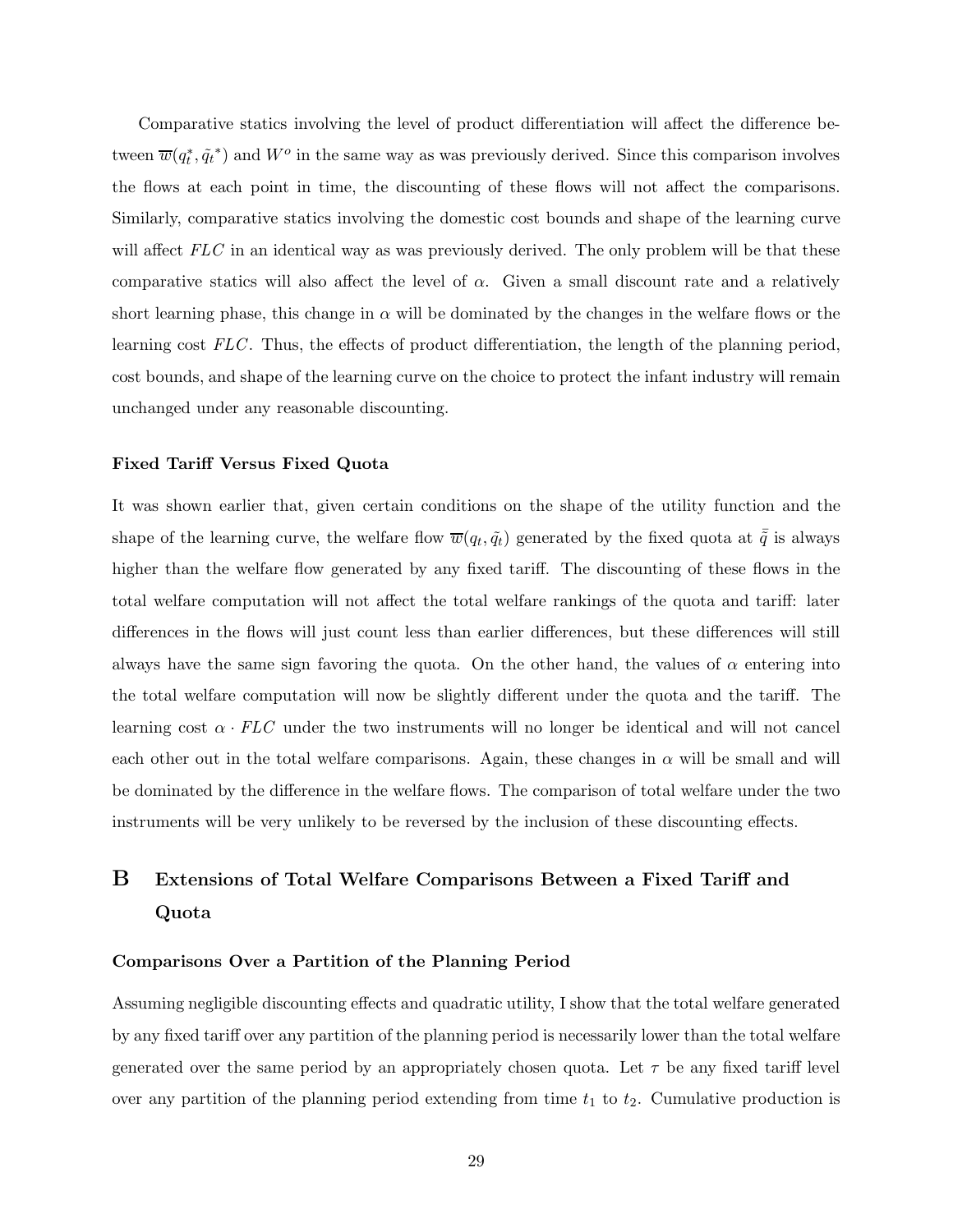initially  $Q_1$  at time  $t_1$  and increases to  $Q_2$  at  $t_2$ . Given any consumption paths  $(q_t, \tilde{q}_t)$  such that  $Q(t_1) = Q_1$  and  $Q(t_2) = Q_2$ , total welfare during the partition can again be decomposed into a sum of welfare flows that do not depend on the changing domestic cost and a separate fixed learning cost:

$$
TW = \int_{t_1}^{t_2} W_t dt = \int_{t_1}^{t_2} \left[ U(q_t, \tilde{q}_t) - \hat{c}q_t - \tilde{c}\tilde{q}_t \right] dt - \int_{Q_1}^{Q_2} [c(Q) - \hat{c}] dQ
$$
  
= 
$$
\int_{t_1}^{t_2} \hat{w}(q_t, \tilde{q}_t) dt - \widehat{FLC},
$$

where  $\hat{c}$  is any arbitrary cost level. Thus, given any two consumptions paths that generate the same cumulative production during any given time period, the difference in total welfare generated by these two paths will be given by the accumulated difference in the welfare flow  $\hat{w}(q_t, \tilde{q}_t)$ :

$$
\Delta TW = \int_{t_1}^{t_2} \Delta \widehat{w}(q_t, \tilde{q}_t) dt.
$$

Again, define  $\hat{w}^*(p_t, \tilde{p}_t) = \hat{w}(q(p_t, \tilde{p}_t), \tilde{q}(p_t, \tilde{p}_t))$  as the new welfare flow measured as a function of prices instead of quantities and let  $\tau^*(c_t)$  now represent the tariff level that maximizes  $\hat{w}^*(c_t, \tilde{c} + \tau)$ given  $c_t$ . Thus, given any fixed quota level, a choice of  $\hat{c}$  such that  $\tilde{q}(\hat{c}, \tilde{c})$  is equal to this quota level will ensure that  $\tau^*(c_t)$  will always be equal to the equivalent tariff generated by the quota. In other words, this choice of  $\hat{c}$  guarantees that the tariff level that maximizes the welfare flow  $\hat{w}^*(c_t, \tilde{c} + \tau)$ given  $c_t$  will be precisely the tariff that induces consumption of the foreign good at the quota level.

The total welfare induced by the fixed tariff can now be compared to that induced by a particular fixed quota. The fixed quota level is chosen such that the cumulative production generated during the partition is exactly equal to that generated by the tariff.  $\hat{c}$  is then chosen as described above. Let  $c_t^{\mathcal{Q}}$  and  $\tau_t^{\mathcal{Q}}$  denote the domestic cost and equivalent tariff generated by this quota between  $t_1$ and  $t_2$ . Similarly, let  $c_t^{\tau}$  denote the domestic cost generated by the fixed tariff  $\tau$ . The total welfare difference between the tariff and quota over the partition will be given by:

$$
TW^{\mathcal{Q}} - TW^{\tau} = \int_{t_1}^{t_2} \widehat{w}^*(c_t^{\mathcal{Q}}, \widetilde{c} + \tau_t^{\mathcal{Q}}) - \widehat{w}^*(c_t^{\tau}, \widetilde{c} + \tau) dt
$$

This difference must be positive since the welfare flow difference at any time during the time period will be positive. The welfare flow under the quota at any point in time will be higher for two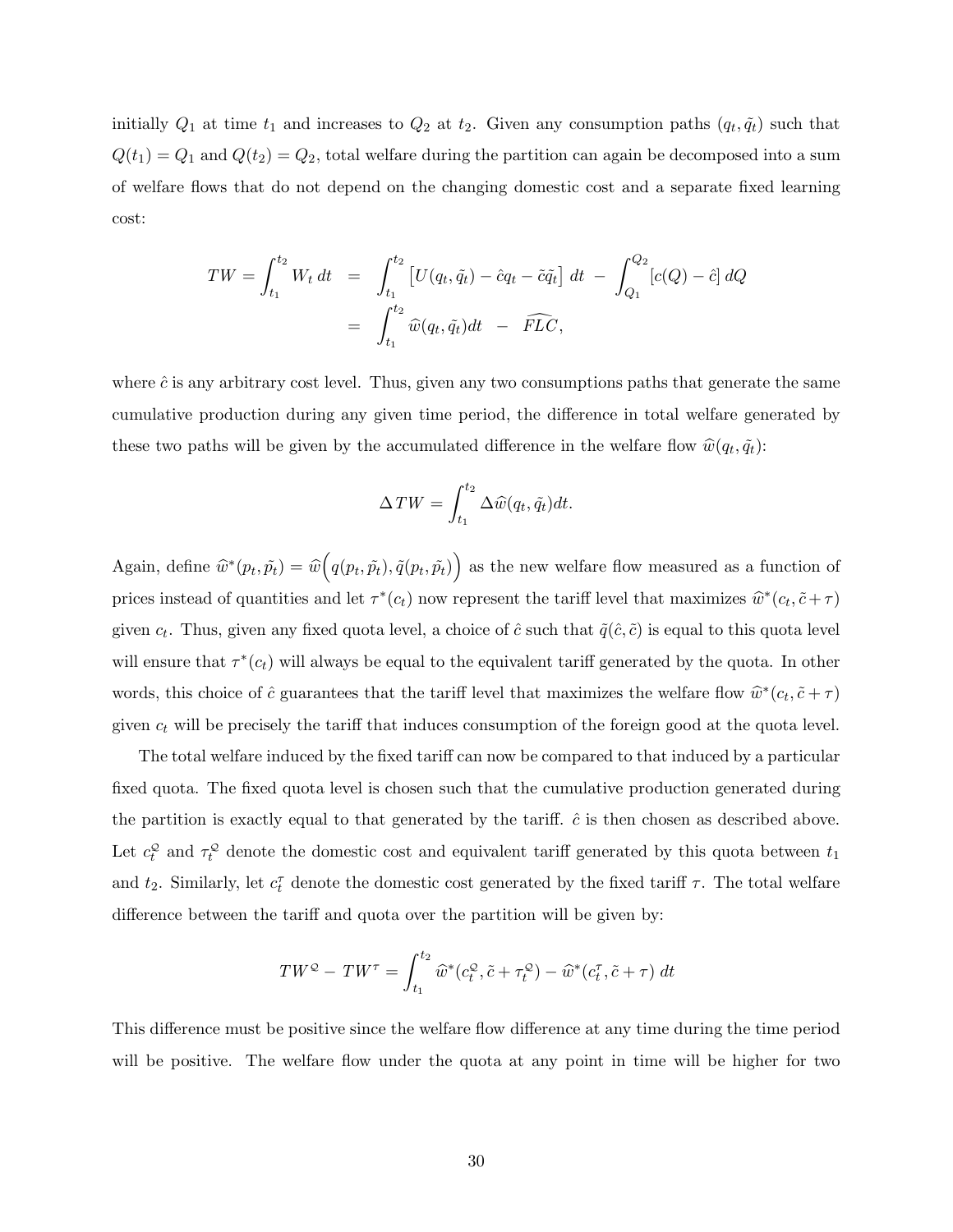reasons:

$$
\widehat{w}^*(c_t^{\tau}, \tilde{c} + \tau) \leq \widehat{w}^*(c_t^{\tau}, \tilde{c} + \tau^*(c_t^{\tau})) \leq \widehat{w}^*(c_t^{\mathcal{Q}}, \tilde{c} + \tau_t^{\mathcal{Q}})
$$

The first inequality reflects the fact that the quota yields a maximum of the welfare flow function at any given domestic cost level. The second inequality is driven by the fact that the domestic cost under the quota  $(c_t^{\mathcal{Q}})$  is below the domestic cost under the tariff  $(c_t^{\tau})$  throughout the time period.<sup>47</sup>

#### **More Flexible Forms of the Utility Function**

If utility is quadratic (the demand functions are linear) then, given  $c_t$ , the tariff level  $\tau^*(c_t)$  that maximizes the welfare flow  $\overline{w}^*(c_t, \tilde{c} + \tau)$  is always equal to the equivalent tariff  $\tau_t^{\mathcal{Q}}$  generated by a fixed quota set at  $\bar{\tilde{q}}$  (as was shown in the paper). If the demand system is non-linear, then the equivalent tariff  $\tau_t^{\mathcal{Q}}$  will be close, but not equal to  $\tau^*(c_t)$ . The difference between  $\tau_t^{\mathcal{Q}}$  and  $\tau^*(c_t)$ will increase with the curvature of the level sets of  $\tilde{q}(p, \tilde{p})$ . This will make it harder to compare the welfare flows generated by the fixed tariff and quota at all points in time. Nevertheless, all of the previous reasons explaining the superiority of the quota over the tariff will remain valid with non-quadratic utility.

Certain more general properties of the welfare flows  $\overline{w}*(c_t, \tilde{c}+\tau)$  can be obtained if this function is assumed to be concave. This will be the case as long as the demand system is not too convex. There will then be a unique tariff level  $\tau^*(c_t)$  that maximizes  $\overline{w}^*(c_t, \tilde{c} + \tau)$  for any  $c_t$ . Given any  $c_t$ , this welfare flow will be increasing with the tariff level for any tariff below  $\tau^*(c_t)$  and will be decreasing with the tariff level when the tariff is above  $\tau^*(c_t)$ .  $\tau^*(c_t)$  will be decreasing with  $c_t$  while the welfare flow at this maximum increases. The difference between the equivalent tariff level  $\tau_t^2$ and  $\tau^*(c_t)$  will also decrease with  $c_t$ . Thus, under the fixed quota, the welfare flows  $\overline{w}^*(c_t, \tilde{c} + \tau_t^2)$ will increase as learning progresses, reaching the unrestricted maximum level of  $\overline{W}$  when learning ceases.

A fixed tariff will create the same unnecessary distortions as were previously described: it will either not protect enough early on or protect too much later. As the fixed tariff level increases from zero, the maximum of the generated welfare flow  $\overline{w}^*(c_t, \tilde{c} + \tau)$  over time will steadily decrease from  $\overline{W}$ . Furthermore, this lower maximum level will not be sustained once it is reached during the

 $47$ The cumulative production paths under a fixed quota and tariff can cross at only one point in time. By construction, this point happens at the end of the time period at  $t<sub>2</sub>$ . Cumulative production under the quota will therefore be higher (and domestic cost lower) than under the tariff at any time before  $t_2$ .